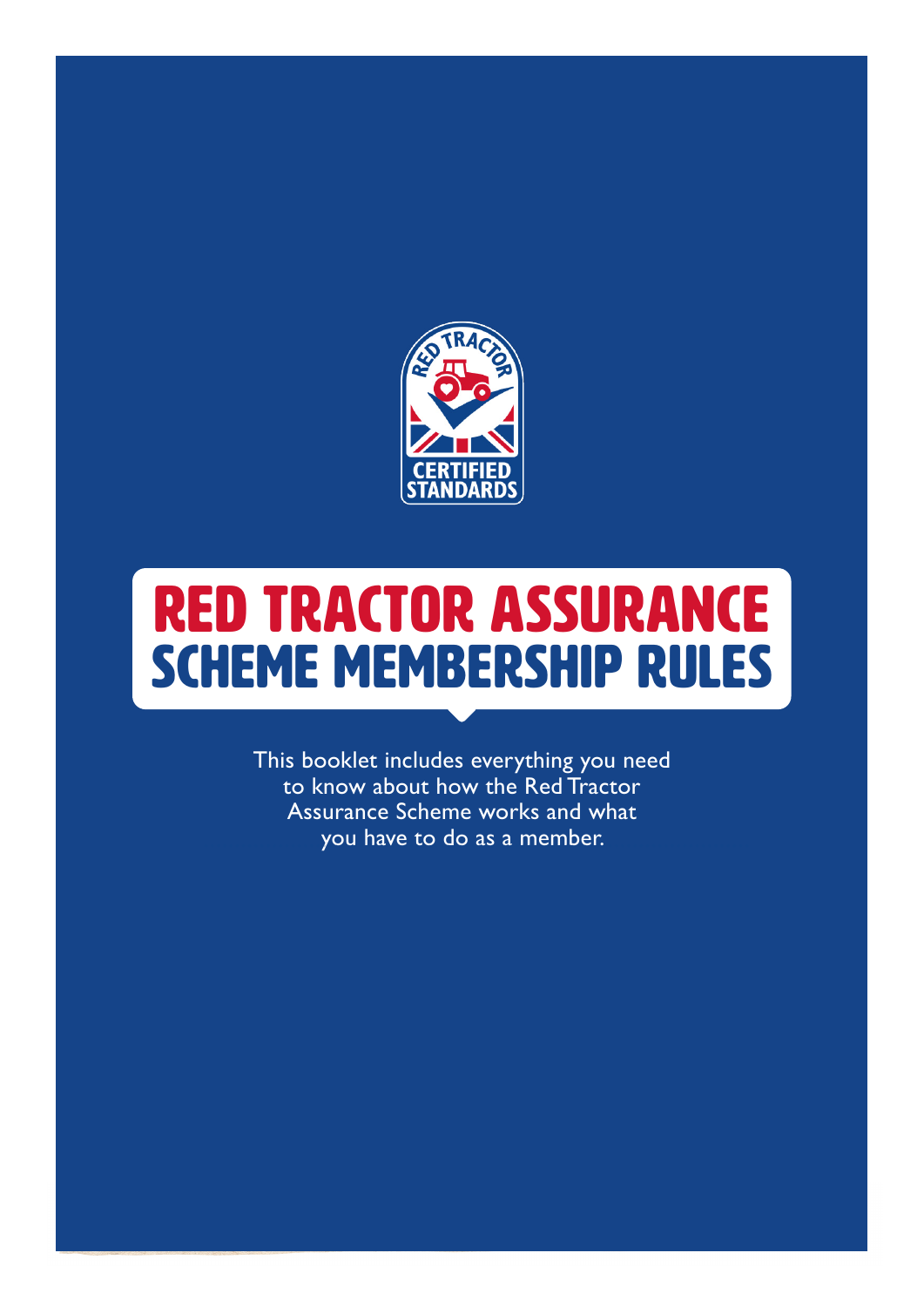

# HOW THE RED TRACTOR ASSURANCE SCHEME WORKS

**The Red Tractor Assurance Scheme exists to certify and signify the conformance by each of its members to a series of integrated standards that apply to different farming enterprises and different steps in the food supply chain. As a business operating in the farming or food supply industry, you can apply to join the Scheme for a single farming enterprise or food supply chain activity or whatever combination of enterprises or activities fits your business needs.** 

To become and remain a member, you must at all times conform to the standards and the membership rules (as they may both be amended by RTA from time to time).

To join the Scheme, you should contact any one of the Certification Bodies who are independent contractors, licensed by RTA to manage membership (although, for dairy farms, your first purchaser of milk will choose a Certification Body and arrange your application or transfers, as appropriate). You will find all the enterprises and activities that the Scheme covers, and the Certification Bodies listed on the back page of this booklet. You can apply to join at any time throughout the year and your membership must be renewed annually. You will need to enter a contract directly with your chosen Certification Body and that contract will (in addition to these Rules) govern the terms on which your Certification Body will manage your initial application, assessment and certification against the standards and your annual renewal. The Certification Body will also be your routine point of contact.

Before applying, you are advised to carefully read the membership rules and the standards which set out what you have to do and how you

will be assessed. If you operate more than one farming enterprise or food supply chain activity, you can select which of these you want to be assessed and certified<sup>1</sup>. If applying for more than one, your Certification Body may apply a discount and will co-ordinate the assessment together in a single visit where possible. Alternatively, you can choose more than one Certification Body for the different enterprises or activities and the assessments will be carried out separately.

You may change your Certification Body at any time and still maintain 'Red Tractor Assured' status as long as you have no outstanding non-conformances or obligations. If you are not satisfied with the way your application, assessment or certification decision has been conducted, you may lodge an appeal in writing with your Certification Body within such time period as your Certification Body may stipulate from time to time. All appeals will be investigated and dealt with in accordance with the Certification Body's appeal procedure or, if so directed, RTA's appeal procedure.

#### **Your attention is drawn in particular to the limitation of liability provisions set out in Rules 74 – 76.**

<sup>1</sup>With the exception of: (a) Dairy, where beef assurance is required for the cattle (see Rule 23); and (b) Beef and Lamb, where, if both cattle and sheep are farmed, both have to be assessed and certified.

**f** FACEBOOK.COM/REDTRACTORFOOD **W** TWITTER.COM/RTFARMERS MEMBERHELP@REDTRACTOR.ORG.UK | TELEPHONE: 0203 617 3670

**ASSURANCE.REDTRACTOR.ORG.UK**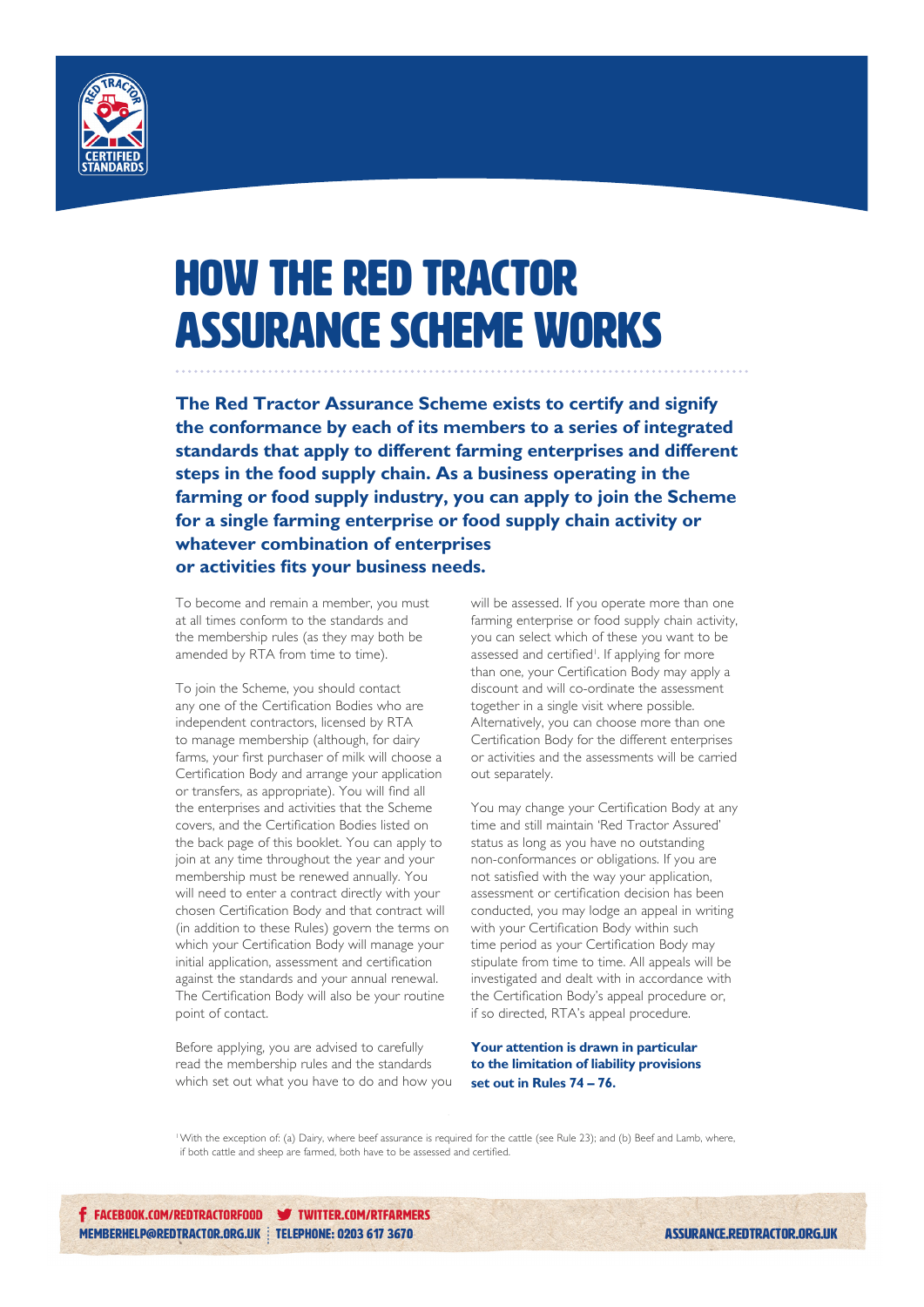

#### HOw the red tractor ASSURANCE SCHEME WORKS continued...

#### **APPLICATION**

Send application and fee to your chosen Certification Body detailing all the relevant holdings/premises. Receipt will be acknowledged in 14 days and the assessment will be arranged.



The assessor will talk to you about your business as you walk together around (or facilitate remote viewing via video-steaming of) the facilities, look at the livestock/crop as applicable and check your paperwork. They will need to talk to your staff too about what they do. Any areas which do not meet the Standards (which we refer to as "non-conformances") will be highlighted to you throughout the assessment. They are not allowed to advise on, on suggest, how you need to correct things. You will be left or sent a report which will contain details of any non-conformances, an indication of the evidence you will be expected to provide (e.g. invoices, photos, photocopies, letter from vet) and the timescales for action.



You must supply your Certification Body with evidence that you have corrected everything as explained in the non-conformance report. In some cases, a re-visit may be required, and this may incur a charge. Your application will lapse if you do not correct everything satisfactorily and in good time.

### Issue Certificate of Conformity

Once satisfactory evidence has been provided, you will be entered as 'Assured' on the Scheme Member Checker database and you can then sell your product(s) as 'Assured'. You may receive an actual certificate in electronic format or printed but the status on the Scheme Member Checker database definitive.



You will be invited to renew your membership annually, 12 months after the initial assessment and every 12 months thereafter. You will receive renewal notice and a maximum of two reminder letters.

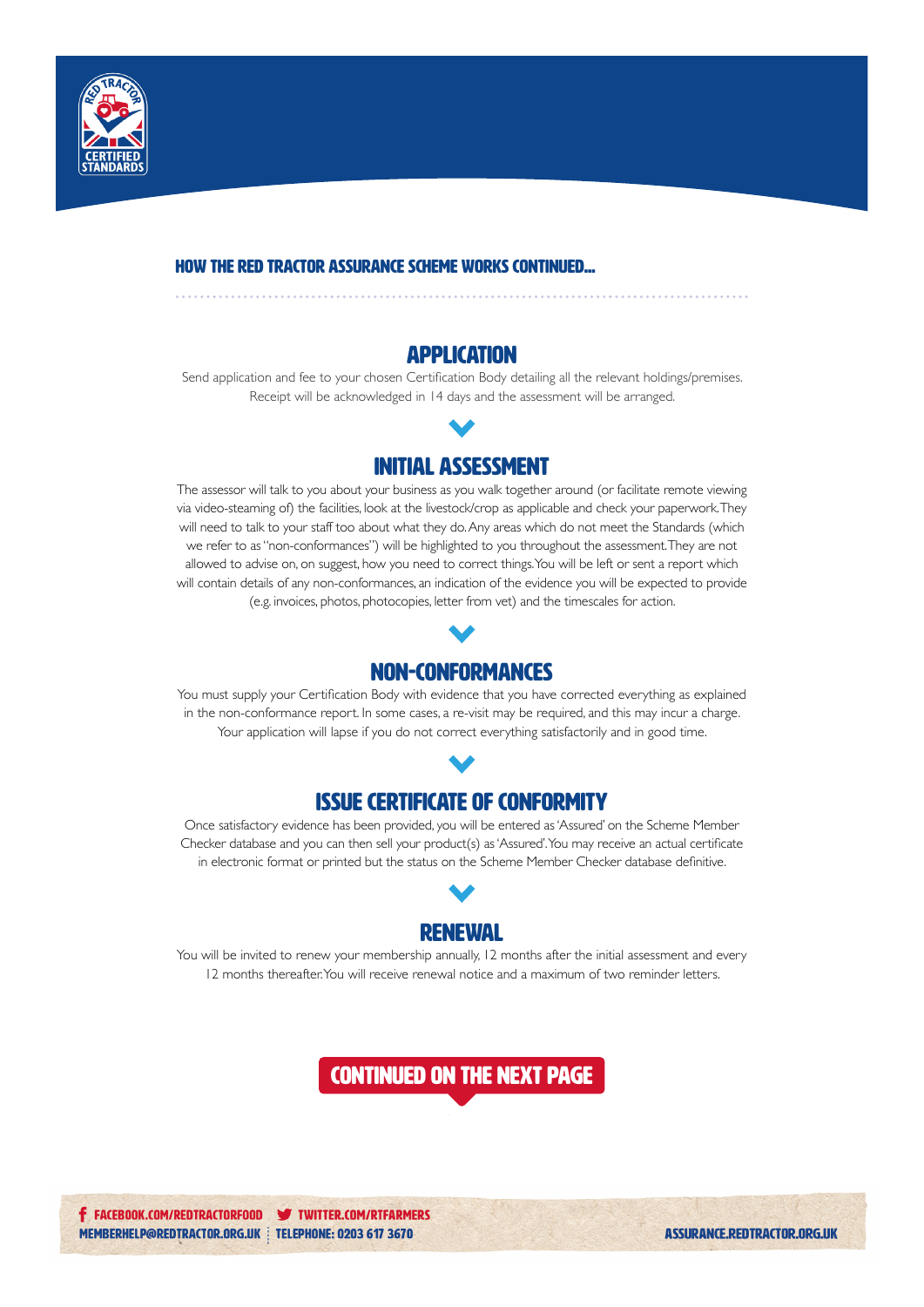

#### HOw the red tractor ASSURANCE SCHEME WORKS continued...

### Routine Assessments and Spot Checks

An assessor will make regular visits (or carry out remote assessments) similar to your initial assessment to check you are continuing to conform to the Standards at all times. These assessments will normally be once per membership year with the exception of the RTA dairy and beef and lamb farm schemes which will be once every 18 months. You may also be subject to spot check visits, some of which may be unannounced as part of our risk-based approach to inspections. If you have a major non-conformance or excessive non-conformances against the Standards, your certification may be suspended until you have shown you have put this right. (Assessment arrangements for meat and poultry processing, livestock transport, livestock markets and livestock collection centres are outlined in the online standards manual.

#### **SUSPENSION**

Your membership and certification can also be suspended if you have not put non-conformances right within the time stipulated or if an unannounced spot check as a result of our risk-based approach to inspections show no improvement and the member is still categorised as high risk. Suspension is only lifted once you have proved that you have corrected the non-conformances. In some cases, a re-visit may be required. You must not sell products as 'Red Tractor Assured' whilst your certification is suspended.

#### **WITHDRAWAL**

If within 3 months of the suspension date you have not demonstrated that you have corrected the nonconformances, the Certification Body will withdraw certification and your membership will automatically terminate. The Certification Body will also withdraw certification and your membership will automatically terminate if you are still categorised as high risk following two consecutive unannounced spot checks as a result of our risk-based approach to inspections. You can only regain certification by following the procedure for a new applicant and as long as no other sanctions or non-conformances remain. Your right to sell products as 'Red Tractor Assured' will cease immediately if your certification is withdrawn or if your membership is terminated for any other reason or expires and is not renewed within one month of expiry in accordance with the membership rules.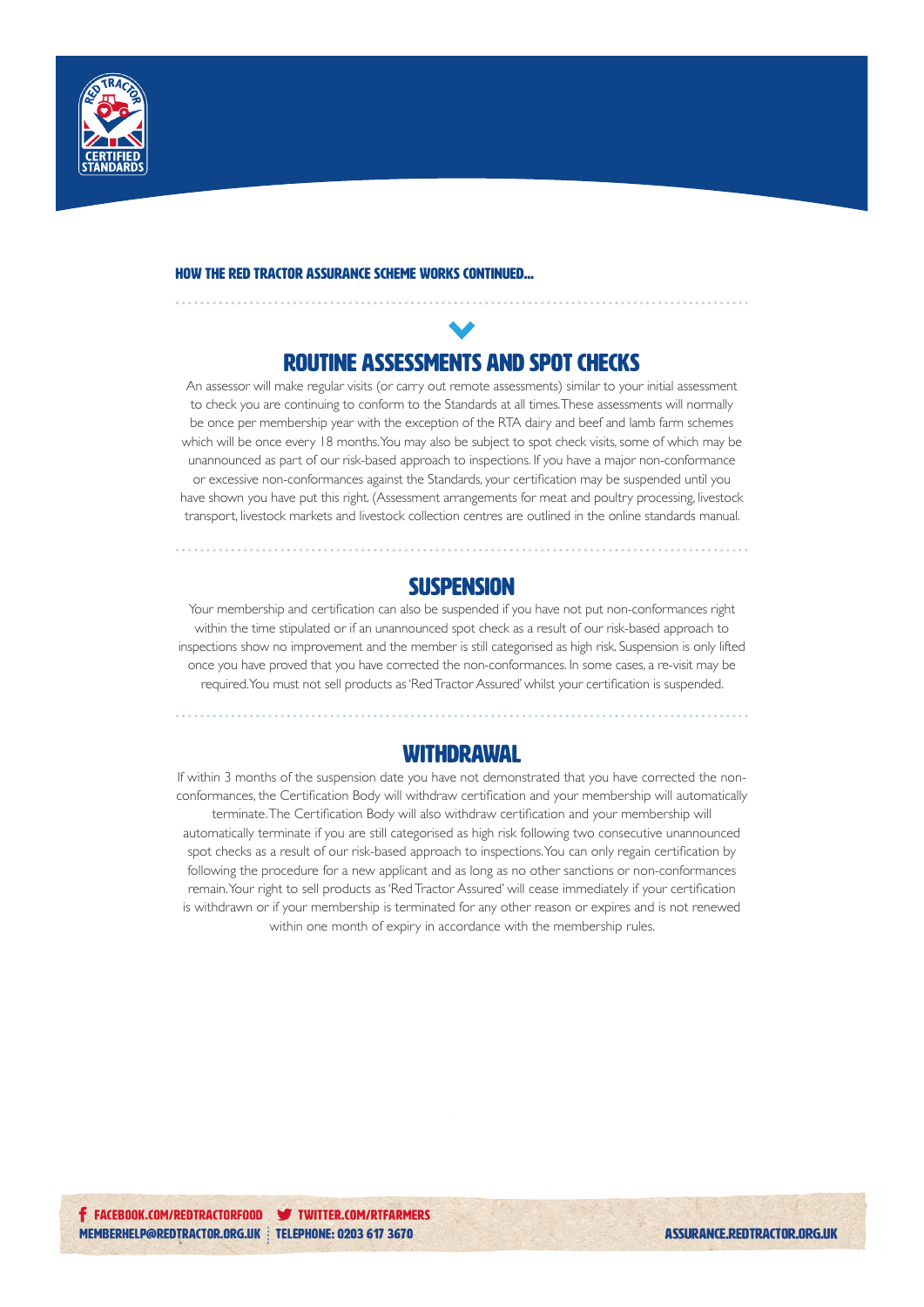

## RED TRACTOR assurance membership rules

**Your attention is drawn in particular to the limitation of liability provisions set out in Rules 74 to 76.** 

**We are Assured Food Standards, trading as Red Tractor Assurance ('RTA'), a not for profit company, owned and funded by organisations and trade bodies from across the British farming and food industry.** 



These rules together with the accompanying explanation of how the Scheme works and any additional sector specific rules issued from time to time by RTA as contemplated in Rule 5 (as amended from time to time, 'these Rules') govern the terms and conditions for membership of the Red Tractor Assurance Scheme ('the Scheme').



In these Rules:

**a)** 'Applicant Business' means applicants for membership of the Scheme;

- **b)** 'Assessment' means the assessment of your conformance to the Standards by your Certification Body's appointed assessor, whether carried out on application, renewal, on a revisit to assess previously identified non-conformances or by way of spot checks, whether announced or unannounced and whether by way of personal visit, remote assessment via video-streaming and/or the review of documentation uploaded by you to the Red Tractor Portal;
- **c)** 'Associate', in respect of a Member, means any shareholder, officer, agent, employee, contractor or relative of that Member and any relative of any such person;
- **d)** 'Certification Body' means a certification body (acting as an independent contractor) which is licensed by RTA to carry out certification and assess conformance to the Standards, all such bodies being set out from time to time in RTA's website at **https://assurance.redtractor.org.uk/standards/contact-certification-bodies;**
- **e)** 'Enterprise' means a farming enterprise or activity which is covered by any of the particular Standards;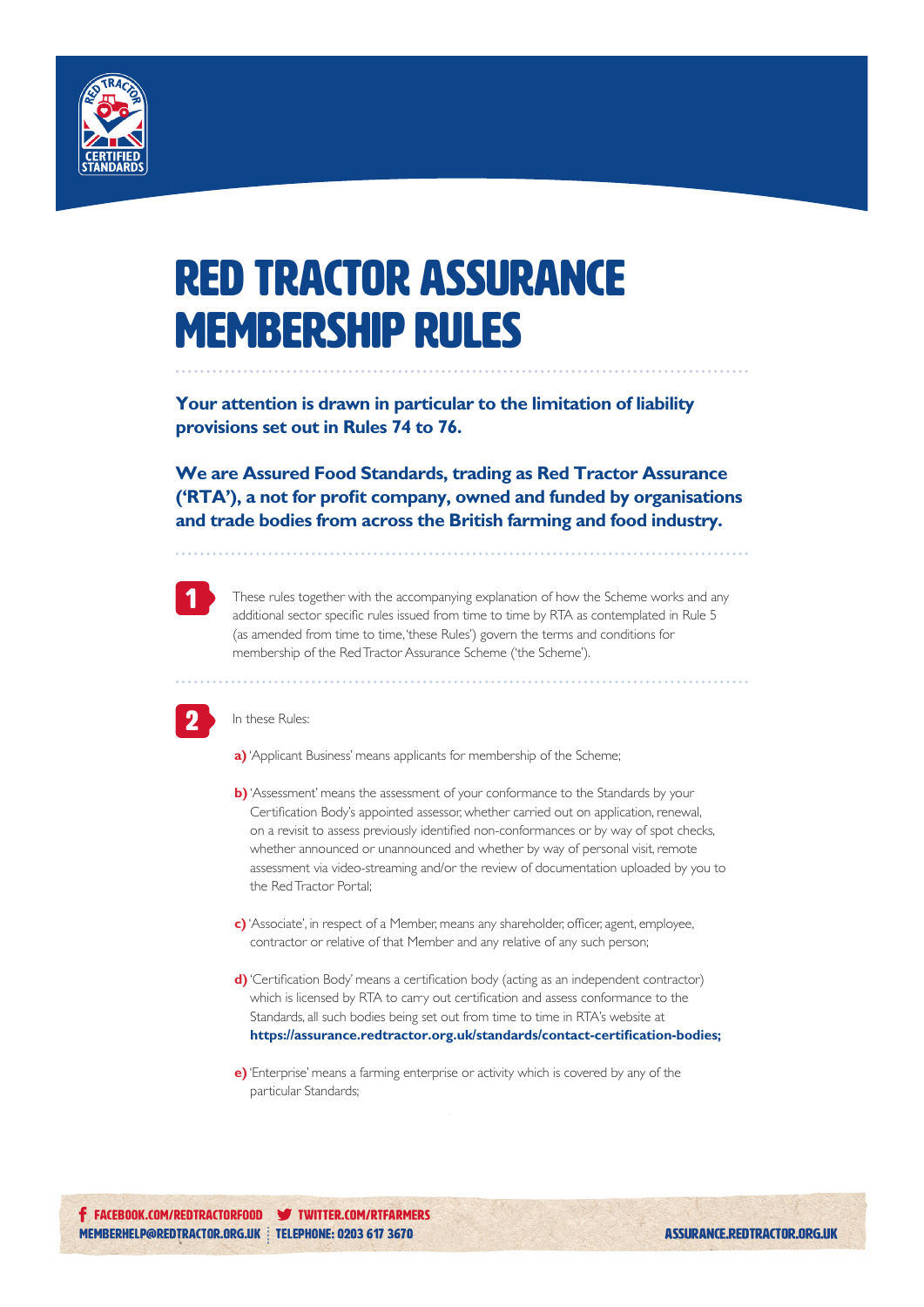

#### red tractor ASSURANCE membership rules continued...

- **f)** 'Member' means a member of the Scheme;
- **g)** 'Member Logos' means the Member logos set out from time to time in the RTA Website at **https://assurance.redtractor.org.uk/contentfiles/files/SchemeLogoRules. pdf;**
- **h)** 'Membership' means membership of the Scheme;
- **i)** 'Red Tractor Assurance Claim' means a claim to source and supply food or drink products which are eligible to carry any version of the Red Tractor logo;
- **j)** 'Red Tractor Portal' means the online portal onto which you may upload documentation in advance of an Assessment and which can be accessed at **https://portal.redtractor.org.uk/#/home;**
- **k)** 'relative' in relation to a person includes the mother, father, stepfather, stepmother, sister, brother, wife, husband, civil partner, daughter, son, grandparent, grandchild, parent-in-law, son-in-law, daughter-in-law, sister-in-law, brother-in-law, step parent, step child, step sister, step brother, foster child, legal guardian, domestic partner or fiancé/fiancée of that person or of that person's spouse, former spouse, civil partner or former civil partner;
- **l)** 'RTA Website' means the website of RTA at a **https://assurance.redtractor.org.uk** (or any replacement website RTA may establish and operate from time to time);
- **m)** if, Scheme Member Checker' means the database of Members maintained by RTA at **https://checkers.redtractor.org.uk/rtassurance** services.
- **n)**'Standards' means the Red Tractor Assurance Scheme farm standards for each farming sector (currently, beef & lamb, dairy, pigs, poultry, crops and fresh produce) and supply chain standards (currently, livestock transport, meat and poultry processing, livestock markets and collection centres, safe haven and cold crush) as set out in the RTA Website at **https://assurance.redtractor.org.uk/standards** and as set out at the end of this document, as updated from time to time; and
- **o)** 'you' means such Applicant Business or Member as the context permits.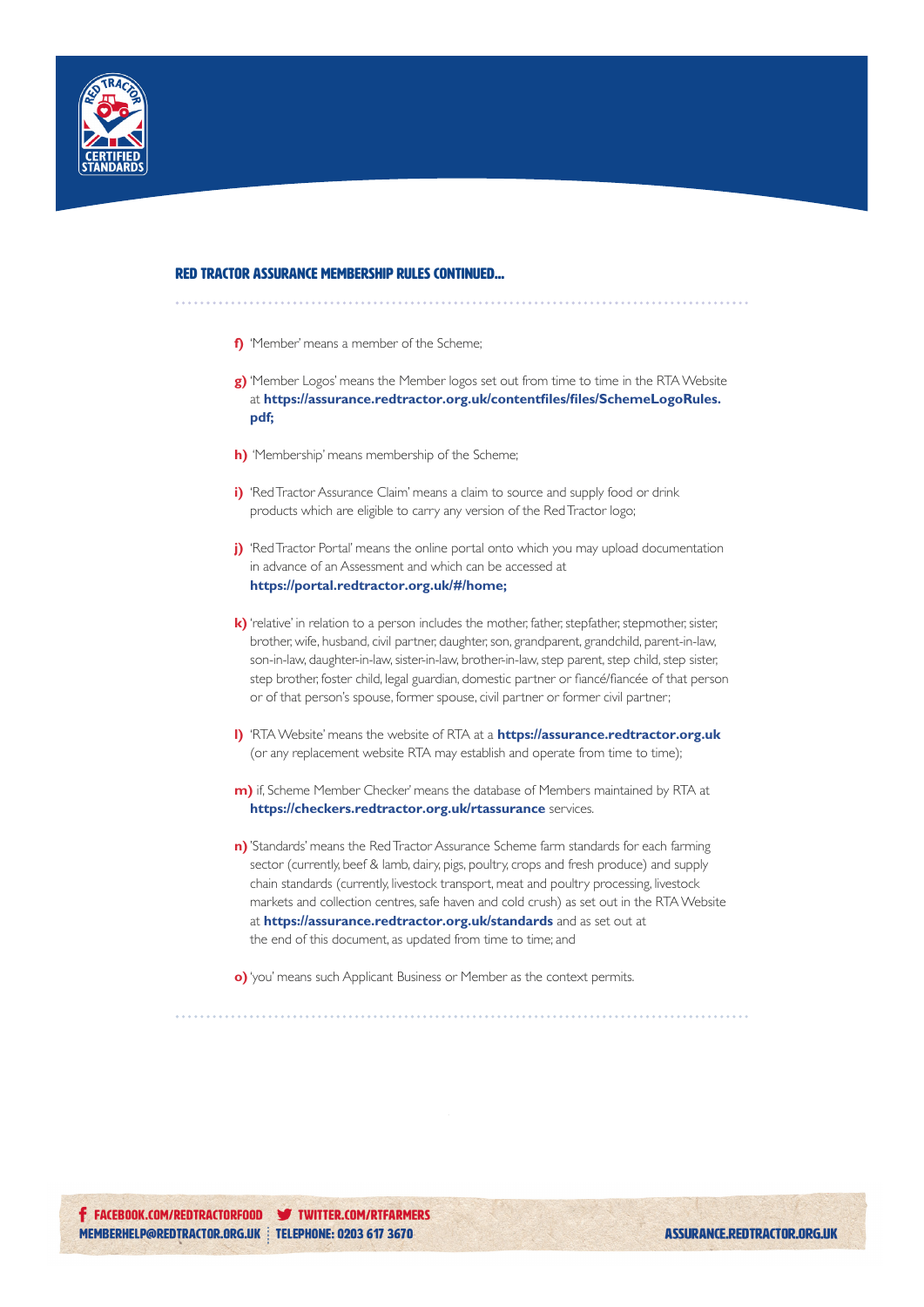



You can only gain certification and obtain 'Red Tractor Assured' status for an Enterprise to which your application relates if you conform to the Standards applicable to that Enterprise and you must continue to meet these Rules and those Standards at all times. Failure to comply with these Rules or the Standards may result in your certification (whether for a particular Enterprise or for all Enterprises carried out by you) being suspended or withdrawn and your Membership being terminated.



RTA may update these Rules and the Standards at any time. You will be given notice of the specific changes made to the Standards and when they will come into effect. When changes are made to the Rules, we will give you notice of that fact and confirm in such notice when the amended Rules will come into effect and how you can view and download or otherwise obtain the amended Rules. You must ensure full compliance with all such changes to the Standards and the Rules to retain 'Red Tractor Assured' status.



From time to time RTA may publish (including via the RTA Website) additional sector specific rules and guidance which will be supplementary to and deemed to be part of these Rules (for example, rules and guidance in respect of contract farming in the combinable crops sector and the Safe Haven New Entrants and Suspended Member Protocols).



These Rules are in addition to any statutory requirements. Nothing in these Rules shall be deemed to provide exemption from current legislation and you must comply with all legislation relevant to the scope of the Scheme at all times.



Where the words 'include(s)', 'including' or 'in particular' are used in these Rules, they are deemed to have the words 'without limitation' following them.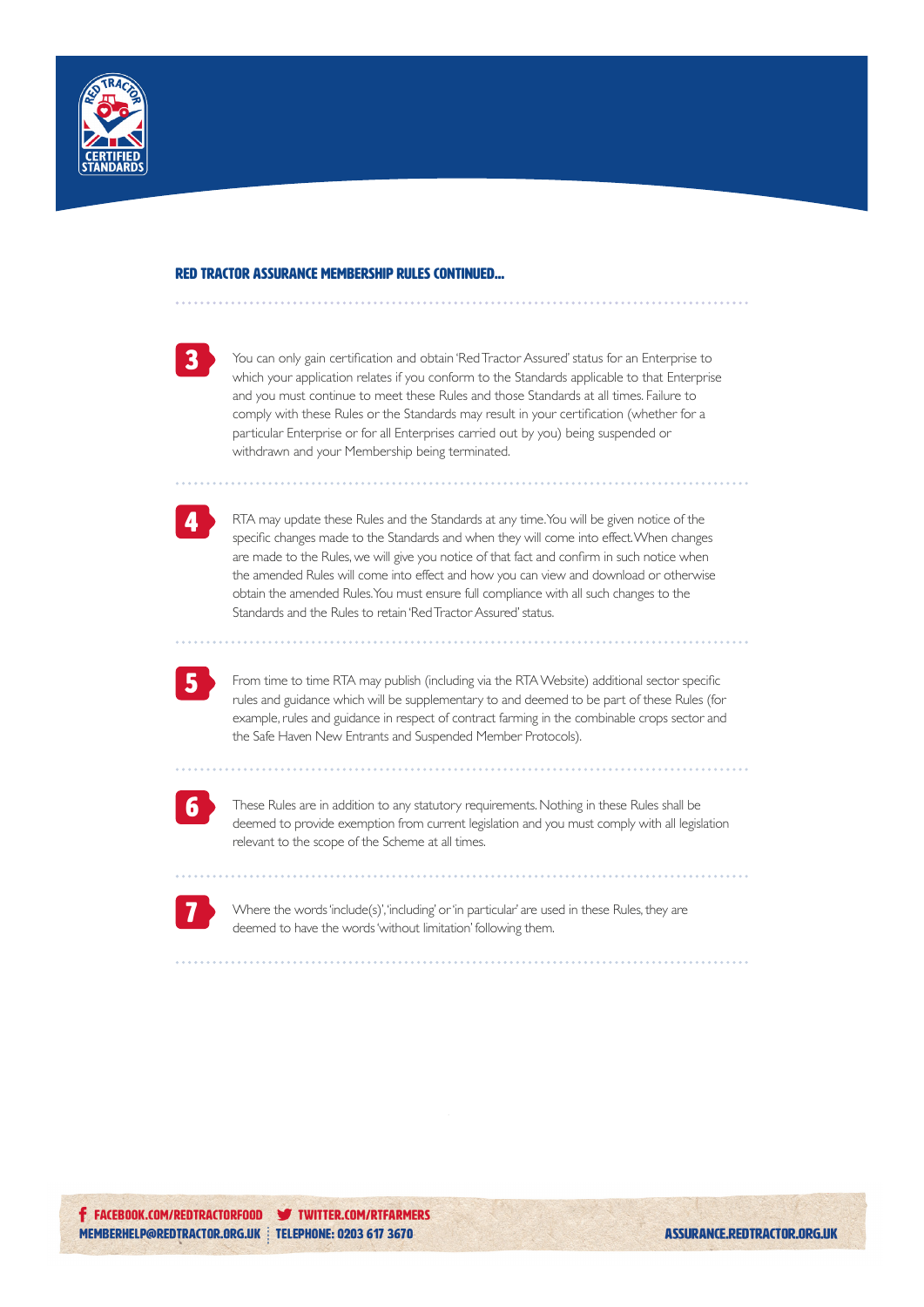

8

#### **Claiming Products or Services are 'Red Tractor Assured'**

Subject always to the provisions of Rules 68 to 73 (and in particular the restrictions in Rule 70 on using the relevant Member Logo(s) or any other version of the Red Tractor logo on, or applying any such logo or a Red Tractor Assurance Claim to, food packs (including packaging such as meat, fruit or vegetable boxes, milk cartons or bottles) or using any such logo or making such a claim at the point of sale of food products (including online sales) unless you have a processors and packers licence issued by RTA **(see https://trade. redtractor.org.uk/)**, you must not claim that products you sell and/or services you provide are, or describe them as, 'Red Tractor Assured', 'RT Assured', 'RTA Assured', 'RTA', 'RT' or 'Assured' or 'Certified' for the purposes of the Scheme unless and until you have been through the application and Assessment process referred to in the above explanation of how the Scheme works and a certificate of conformity to the relevant Standards has been issued for the Enterprise to which those products or services relate. Thereafter, subject always to Rules 68 to 73, you must not claim that products you sell and/or services you provide are, or describe them as, 'Red Tractor Assured', 'RT Assured', 'RTA Assured', 'RTA', 'RT' or 'Assured' or 'Certified' for the purposes of the Scheme:

- **a)** if and to the extent that such products or services relate to a business, Enterprise, activity, location, holding, site, store or vehicle which is not included in the scope of your certification;
- **b)** if your certification has been (and for so long as it remains) suspended or has been withdrawn for any reason;
- **c)** if you do not renew your Membership on time in accordance with these Rules;
- **d)** if you do not renew your Membership on time in accordance
- **e)** if you have voluntarily left the Scheme.

#### **Application** 9

Any sole trader, partnership, limited or unlimited company or limited liability partnership (or other form of trading entity approved by RTA), farming or carrying out an Enterprise, can apply to be a Member. Similar schemes operate in the devolved regions of the UK covering some Enterprises and where this applies you should join the local scheme.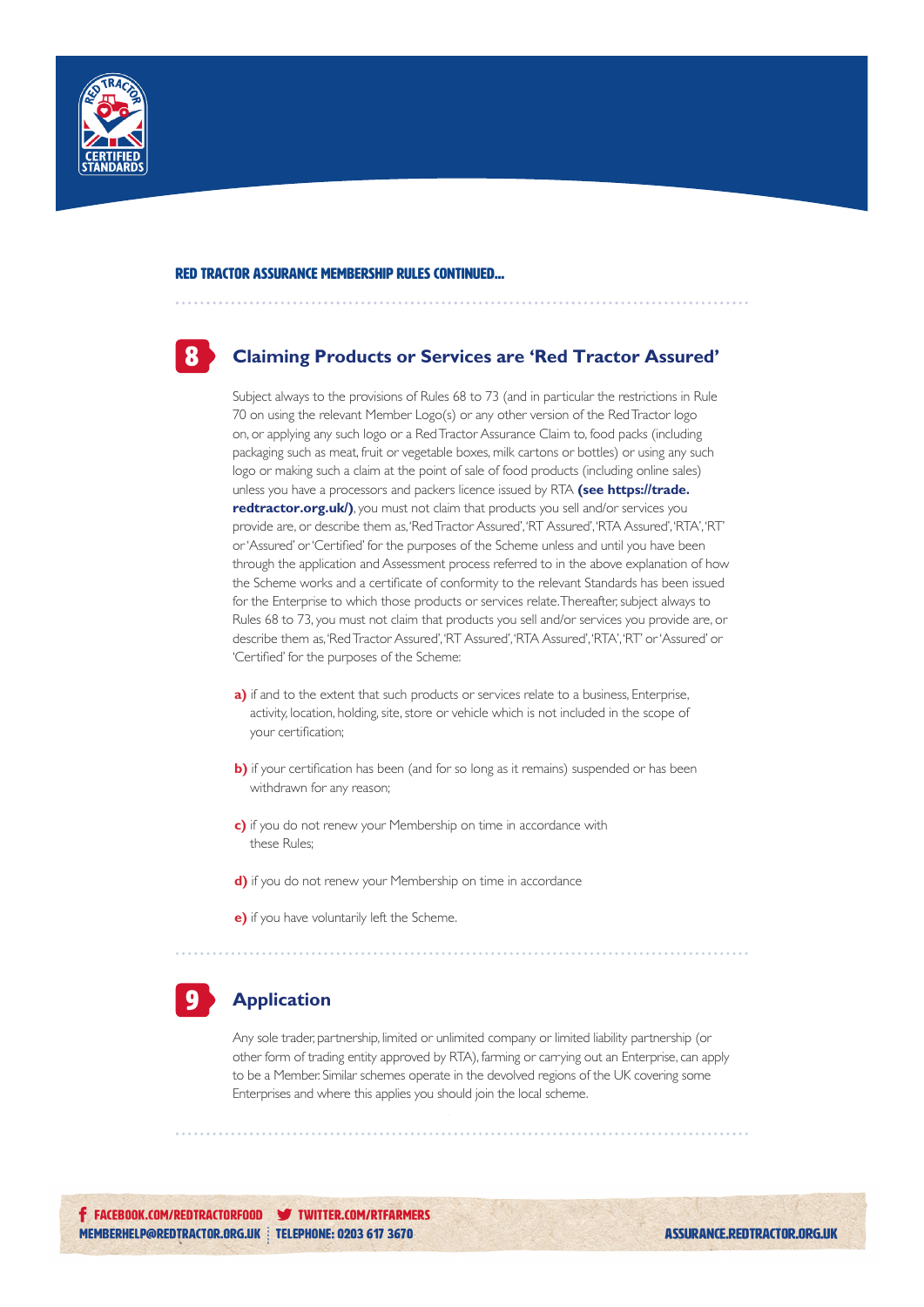

| $\mathcal{L}(\mathcal{L})$                                                               | .,     |  |
|------------------------------------------------------------------------------------------|--------|--|
|                                                                                          |        |  |
| $\mathcal{L}(\mathcal{L})$ and $\mathcal{L}(\mathcal{L})$ and $\mathcal{L}(\mathcal{L})$ | $\sim$ |  |

You can apply to join the Scheme for a single Enterprise or whatever combination of Enterprises fits your business needs. The exceptions to this are: beef and lamb, where, if both cattle and sheep are farmed, both have to be assessed and certified; and dairy, where beef assurance is required for the cattle (see Rule 23).



You can only apply for Membership through a Certification Body, which is an independent contractor licensed by RTA to certify conformance to the Standards.



Each sole trader, partnership, limited or unlimited company or limited liability partnership (or other form of business approved by RTA) farming or carrying out an Enterprise must be registered as a Member in its own right in order to exercise the rights afforded by Membership and each Member must have at all times a named nominated person ('Nominated Person') who has functional responsibility for the management decisions and operating systems being assessed.



The Nominated Person of the Applicant Business must sign the membership application form provided by your chosen Certification Body ('your Certification Body') and subsequent renewal application forms (and RTA and your Certification Body shall be shall be entitled to assume that the Nominated Person is authorised to sign such forms on your behalf). In submitting an application or renewal fee and/or such forms, you are agreeing with RTA and your Certification Body to be bound by these Rules and the Certification Body's terms of engagement.



Any false or misleading statement made on the Membership or renewal application forms, during Assessments, or in any other communication, may lead to suspension or withdrawal of your certification and even exclusion from future Membership. You must provide, upon request by RTA or your Certification Body, any information relevant to conformance with the Standards or these Rules.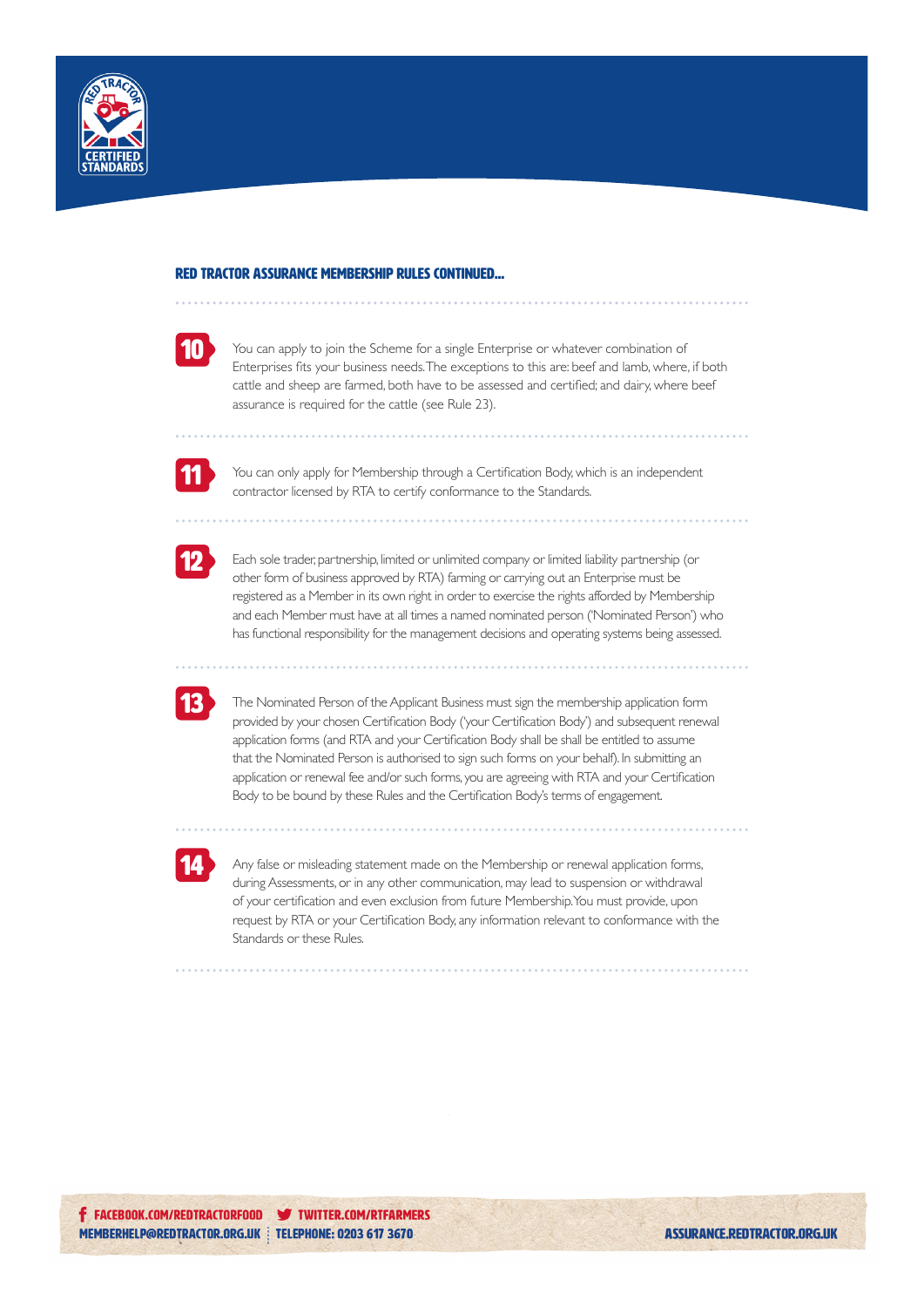

15

Any act or omission to act (whether by you, your officers, employees or agents or a third party and whether or not in relation to your premises, site or holding) which impacts on your conformance to the Standards, these Rules or any relevant legislation, will be deemed to be your responsibility for the purpose of assessing your compliance with the Standards and these Rules. Any rights and remedies available to and sanctions imposed by RTA or your Certification Body in respect of any non-conformance to the Standards ('non- conformance') or breach of these Rules may, at the discretion of RTA or your Certification Body, be deemed to apply also to any other person who operates or proposes to operate from the same premises, site or holding as you and who is or wishes to become a Member.



#### **Holdings, Sites, Stores and Vehicles**

You must disclose in your Membership or renewal application form all holdings, sites stores and vehicles which you want to be included in the scope of your certification (having regard to Rules 17, 18 and 19 below).



Subject always to Rules 12, 18 and 19, where a Membership or renewal application form lists more than one holding, site, store, or vehicle, they must all be managed on a day to day basis by the same person. A separate application must be made in respect of any holding, site, store or vehicle of a Member which is managed on a day to day basis by a different person. If there is any uncertainty over whom any holding, site, store, or vehicle is managed by, RTA or your Certification Body may require you to provide such documentary evidence as it sees fit and its decision shall be final, subject always to Rule 83 to 85 (Complaints and Appeal Procedure).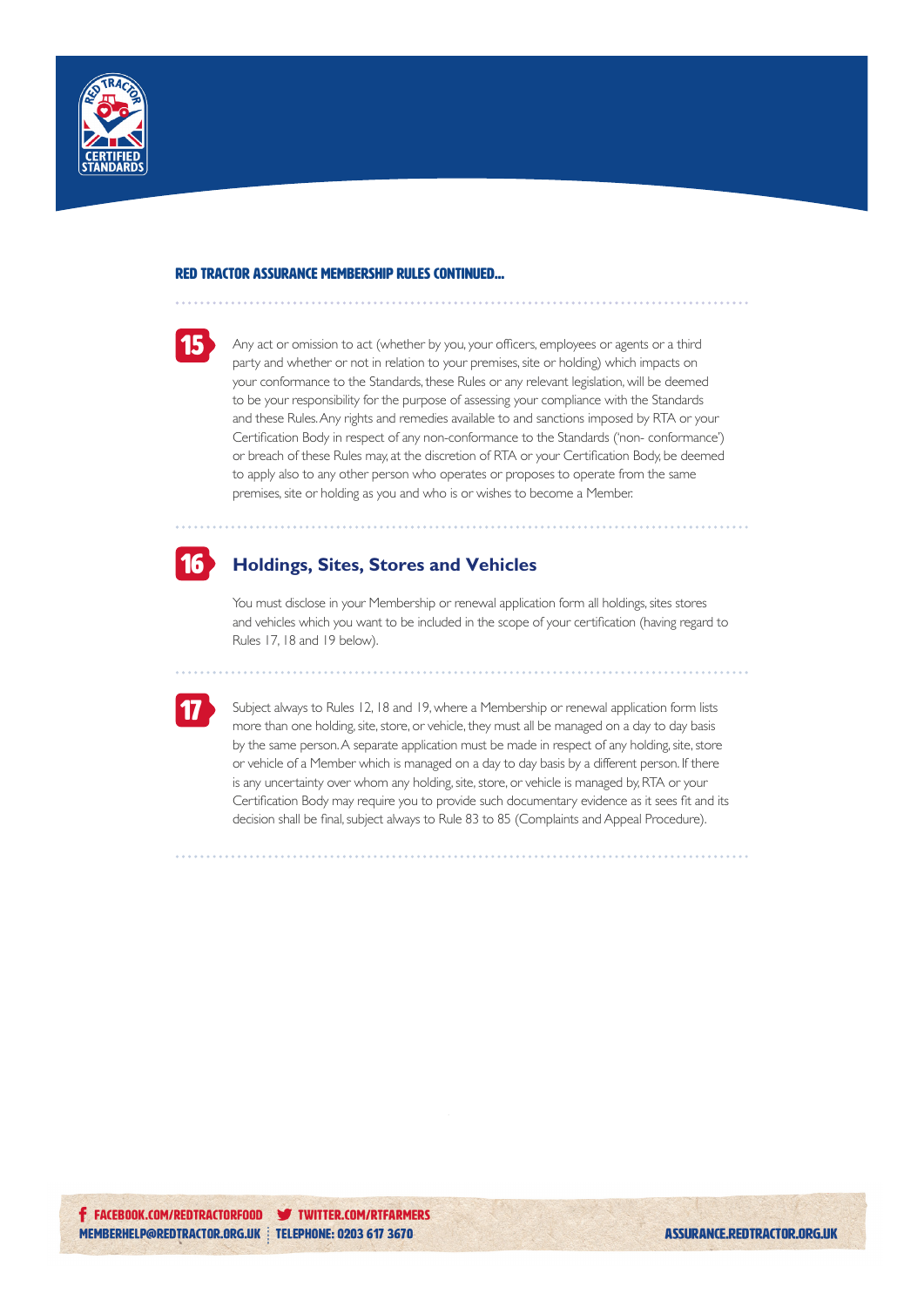



Unless RTA or your Certification Body otherwise permits in writing in its absolute discretion, separate Membership or renewal applications will be required in accordance with the following principles or as RTA or your Certification Body may direct:

| <b>ENTERPRISE / ACTIVITY</b> | <b>SEPARATE MEMBERSHIP FOR EACH:</b>                                                                            |  |
|------------------------------|-----------------------------------------------------------------------------------------------------------------|--|
| Farms                        | • Enterprise<br>• Holding / site within each such<br>Enterprise: subject to the provisions<br>of Rule 19 below. |  |
| Safe Haven                   |                                                                                                                 |  |
| Cold Crush                   |                                                                                                                 |  |
| Livestock Transport          | Commercial Livestock Vehicle / Trailer                                                                          |  |
| Livestock Market             | Site with separate Animal Gatherings<br>Order Approval Number                                                   |  |
| <b>Collection Centre</b>     | Site with separate Animal Gatherings<br>Order Approval Number                                                   |  |
| Meat and Poultry Processing  | Site with separate FSA Approval<br>Number                                                                       |  |



Additional farm holdings may be allowed within an application for a main site or holding provided the additional holdings fall within the relevant description set out below and subject always to such holdings being managed on a day to day basis by the same person.

| <b>DAIRY</b>                          | <b>POULTRY</b>                                                                                                               | <b>PIGS</b>                                                     | <b>BEEF/</b><br><b>LAMB</b>                                      | <b>CROPS</b>                                                           | <b>FRESH</b><br><b>PRODUCE</b>                                |
|---------------------------------------|------------------------------------------------------------------------------------------------------------------------------|-----------------------------------------------------------------|------------------------------------------------------------------|------------------------------------------------------------------------|---------------------------------------------------------------|
| Farms / Safe<br>Haven / Cold<br>Crush | A self-contained<br>live poultry facility<br>functioning with<br>defined poultry<br>stock management,<br>operational control | Main holding<br>$+$ max 3 small<br>nursery or<br>finishing unit | Main site $+$<br>additional sites<br>where livestock<br>are kept | Main holding $+$ any<br>additional sites where<br>stored or processed. | fertilisers and pesticides are<br>kept, or harvested products |
| and bio-security<br>standards         | Additional sites must be sufficiently close to the main site<br>or holding as agreed by the Certification Body.              |                                                                 |                                                                  |                                                                        |                                                               |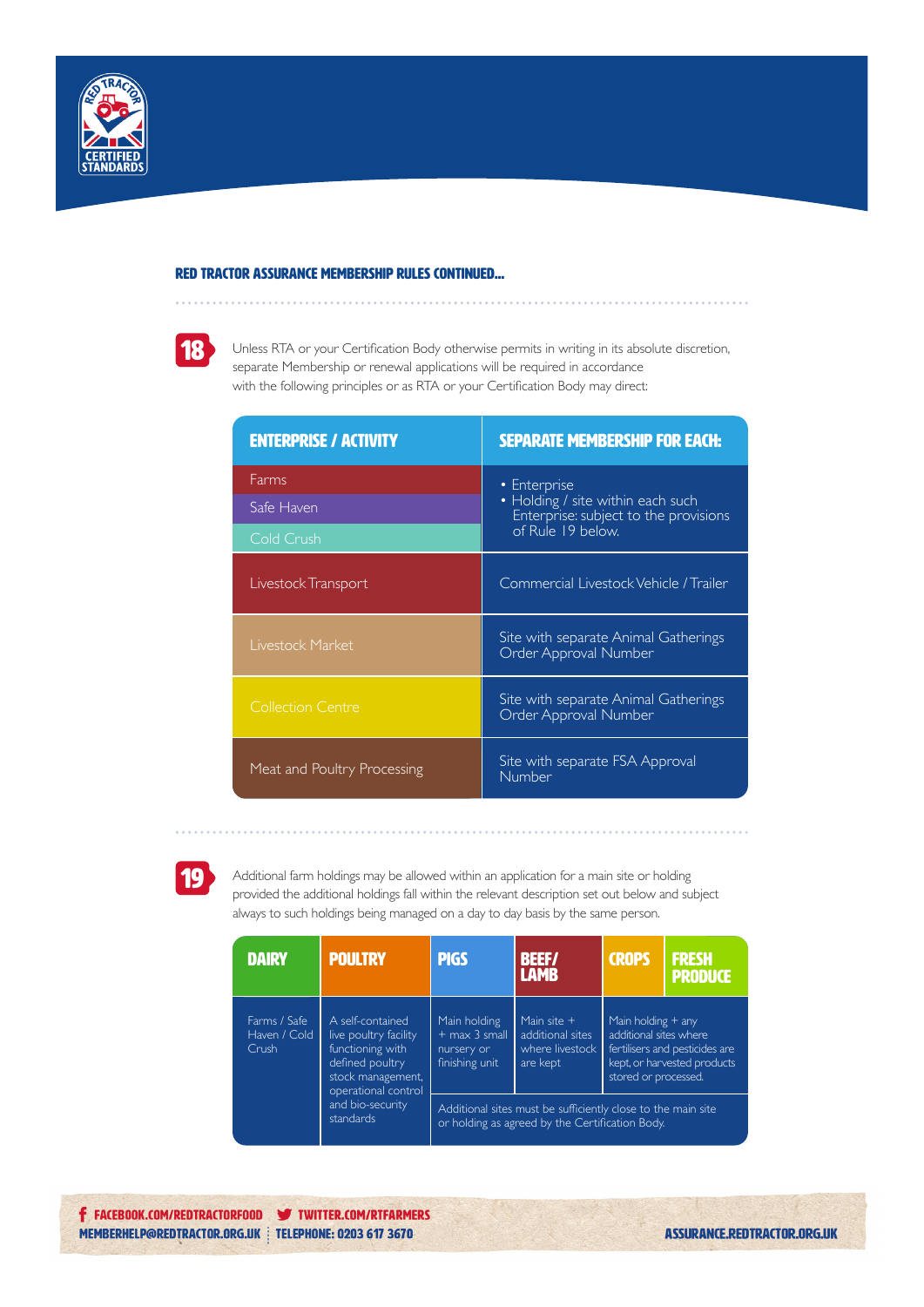



#### **Dairy Members**

Dairy farm assurance is normally arranged by the dairy purchaser (i.e. the first purchaser of milk from the farm and with whom the milk producer enters a milk supply contact). Separate membership rules (the 'Dairy Purchaser Membership Rules') apply to dairy purchasers. Dairy purchasers who wish to become a dairy purchaser member of the Red Tractor Dairy Farm Assurance Scheme must complete the application form available upon request by emailing **"memberhelp@redtractor.org.uk"** and are required to ensure that all milk producers supplying milk to them have a valid certificate evidencing conformance to the Red Tractor Dairy Farm Assurance Standards.



By agreeing to supply milk to a dairy purchaser member of the Red Tractor Dairy Farm Assurance Scheme, a milk producer shall be deemed to have agreed to be bound by these Rules and upon the issue of a valid certificate evidencing conformance to the Red Tractor Dairy Farm Assurance Standards, the milk producer shall become a milk producer member of the Red Tractor Dairy Farm Assurance Scheme. If the dairy purchaser membership of the dairy purchaser to whom a milk producer member supplies milk is suspended or terminated, the milk producer membership of the milk producer itself will also be suspended or terminated (as the case may be). If a dairy purchaser member has given notice to terminate its membership of the Red Tractor Dairy Farm Assurance Scheme in accordance with the Dairy Purchaser Membership Rules, each milk producer member supplying milk to that dairy purchaser member must (until such termination) continue to comply with these Rules and permit dairy Assessments to continue to be carried out.



Individual dairy farms which are both a milk producer and a milk processor may, on an exceptional basis and at RTA's absolute discretion, be accepted into membership of the Red Tractor Dairy Farm Assurance Scheme as both a milk producer member and a dairy purchaser member. Any such member (referred to as an "Independent Member") must comply with both these Rules and the Dairy Purchaser Membership Rules. If an Independent Member's dairy purchaser membership is suspended or terminated in accordance with the Dairy Purchaser Membership Rules, the Independent Member's milk producer membership shall automatically be suspended or terminated (as appropriate). Similarly, if an Independent Member's milk producer membership is suspended or terminated in accordance with these Rules, the Independent Member's dairy purchaser membership shall automatically be suspended or terminated (as appropriate).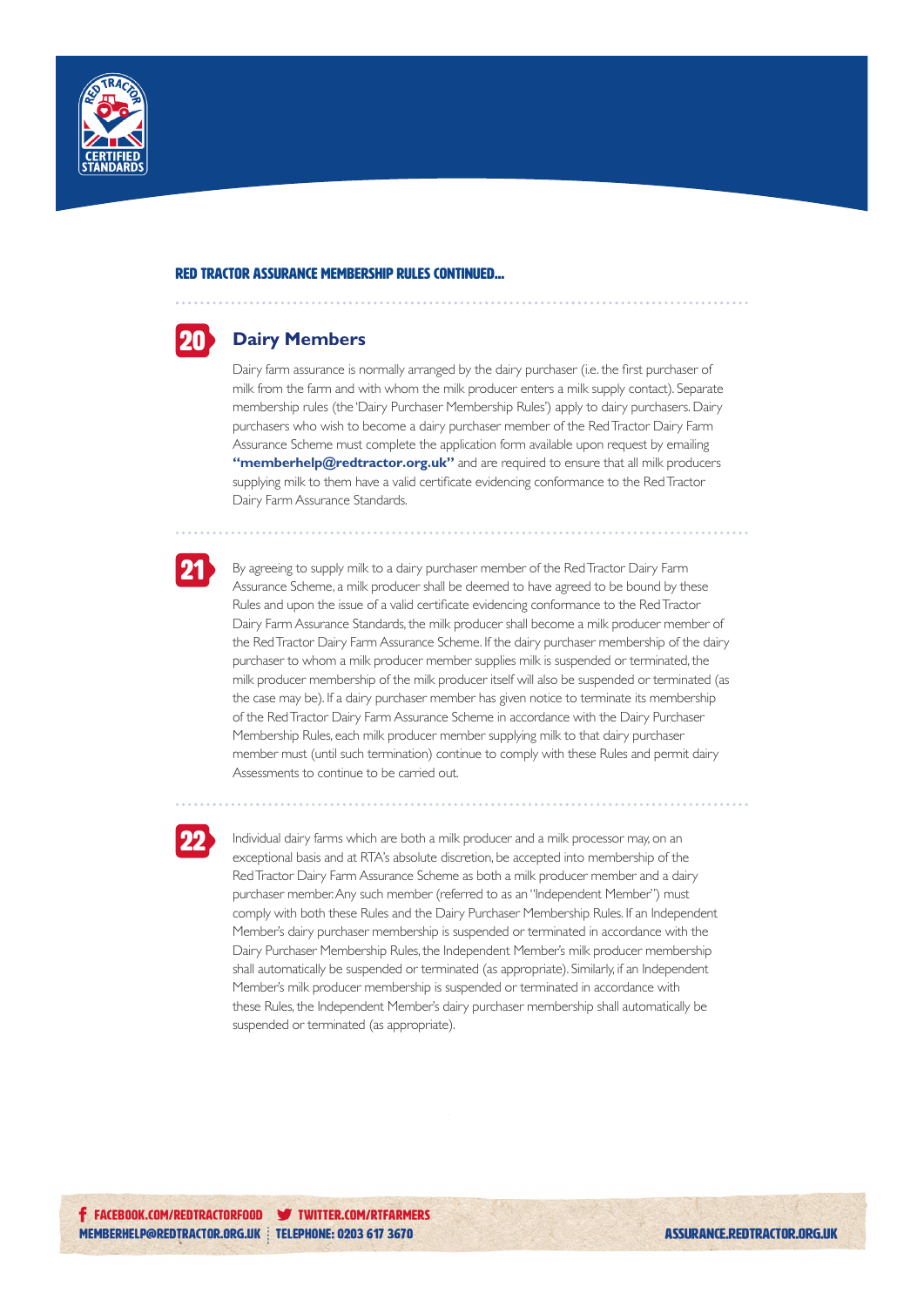

| $\mathcal{L}(\mathcal{L})$ and $\mathcal{L}(\mathcal{L})$ and $\mathcal{L}(\mathcal{L})$ and $\mathcal{L}(\mathcal{L})$<br>$\mathcal{L}(\mathcal{L})$<br>$\mathcal{L}(\mathcal{L})$ |  |
|-------------------------------------------------------------------------------------------------------------------------------------------------------------------------------------|--|
|                                                                                                                                                                                     |  |
| ۳                                                                                                                                                                                   |  |
| <b>Service Service</b>                                                                                                                                                              |  |

Cattle on dairy farms must also be beef assured (i.e. certification to the RTA beef Standards or to the beef assurance scheme in any relevant devolved region of the UK – see Rule 9). If you do not want your beef assurance to be assessed by the Certification Body which assesses your certification to the Red Tractor Dairy Farm Assurance Standards, you must, at the time of your dairy Assessment, demonstrate to the dairy assessor that your beef assurance is in place and commit to it being maintained.



#### **Initial Assessment and Certification**

A full initial Assessment must be completed, and you must conform to all the Standards (not including 'recommendations') before your certification can be progressed and your Membership confirmed.



To enable a full Assessment to take place you must grant the assessor access to (or take all steps necessary to facilitate the carrying out of a remote visual Assessment, such as via video-streaming and/or by uploading records and documents to the Red Tractor Portal, of):

- **a)** all parts of the holding, site, store or vehicle, key members of staff and records/ documents to which he/she reasonably requests access;
- **b)** all livestock and, where relevant, allow the assessor to carry out welfare outcome scoring.



Without prejudice to Rule 53.d, an assessor may refuse to carry out or finish an Assessment:

- **a)** if he/she believes the presence of a third party may, intentionally or otherwise, influence its outcome in an inappropriate manner;
- **b**) if he/she feels threatened or that he/she has been subjected to abusive behaviour at any time during the visit; or

**c)** if the site is empty or non-operational.



If any of the Standards has not been met, then a non-conformance will be raised. Certification will be dependent upon you carrying out improvements to the satisfaction of the Certification Body and within the specified time period(s).

**f** FACEBOOK.COM/REDTRACTORFOOD **W** TWITTER.COM/RTFARMERS MEMBERHELP@REDTRACTOR.ORG.UK | TELEPHONE: 0203 617 3670

**ASSURANCE.REDTRACTOR.ORG.UK**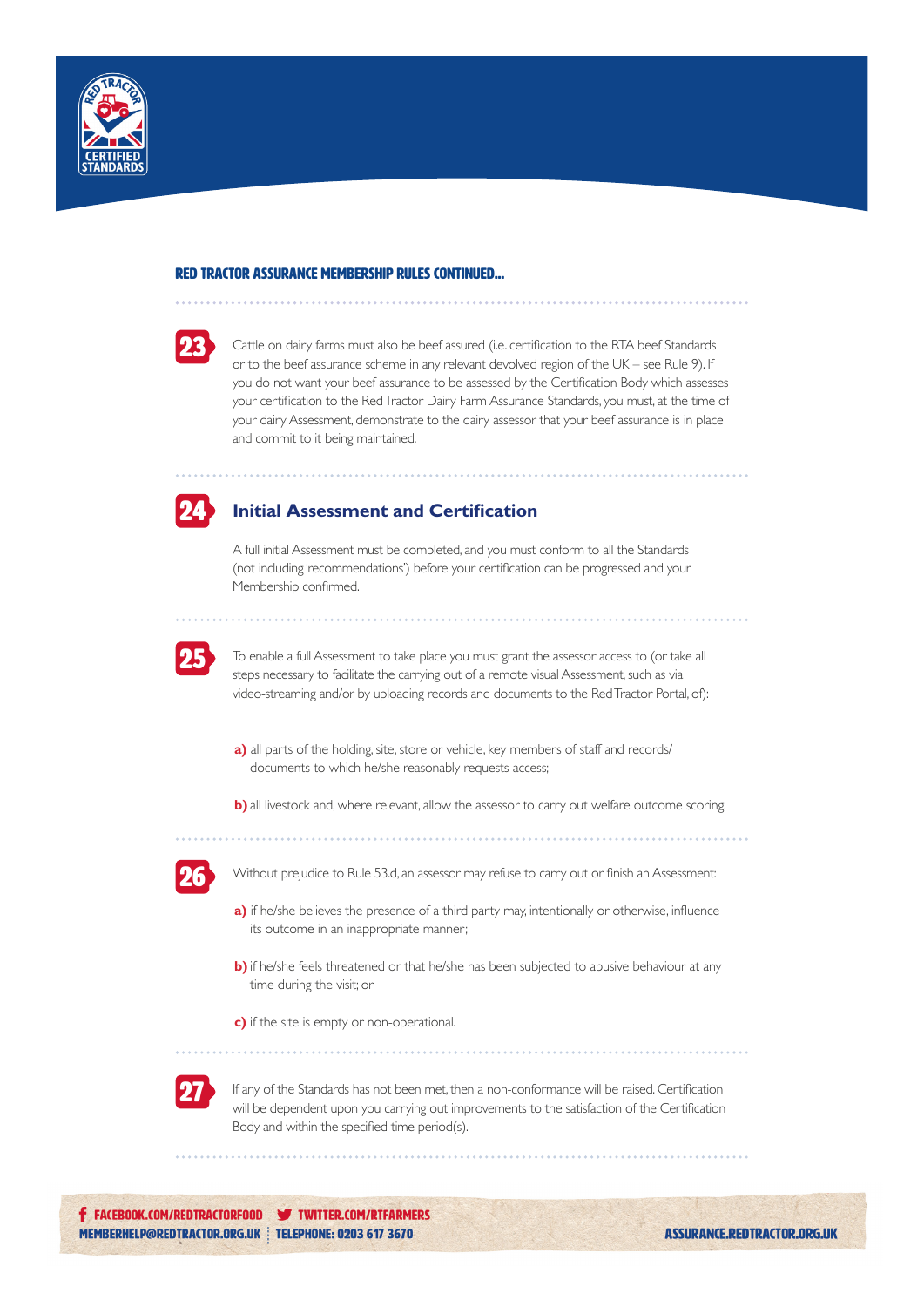



Certificates and, where applicable, stickers confirming certification status, only relate to the assessed holding(s) or site(s) and are not transferable to any other holding or site or to any other business or person. All such certificates and stickers remain the property of your Certification Body. Whilst certificates and stickers may be useful in confirming 'Red Tractor Assured' status, the only definitive proof of certification and 'Red Tractor Assured' status is the Scheme Member database managed and operated by or on behalf of RTA.

## 29

#### **Membership Renewal**

Your Membership must be renewed annually. Failure to renew within one month after an annual renewal date will result in your Membership being terminated. If you subsequently apply again to be a Member, you will be treated as a new applicant and a full initial Assessment will be required. In such a case, your Membership and certification will not be backdated.



#### **Material Changes**

Your You must keep your Certification Body informed of any material changes to your operation (when compared to the operation as at the date of your most recent Assessment) which might affect your certification. Examples of such 'material changes' include:

- **a)** additional holdings or sites (e.g. crop storage facilities, livestock grazing);
- **b**) a change in the person who manages on a day to day basis any Enterprise, holding, site store or vehicle within your certification;
- **c)** additional commercial livestock vehicles;
- **d)** the site becoming empty of livestock at any time;
- **e)** the site becoming restocked; and/or
- **f)** changes to the activity being carried out on the holding or site (e.g. a farm or haulier also operating as a collection centre, or a meat processor beginning to process new species such as pork or poultry).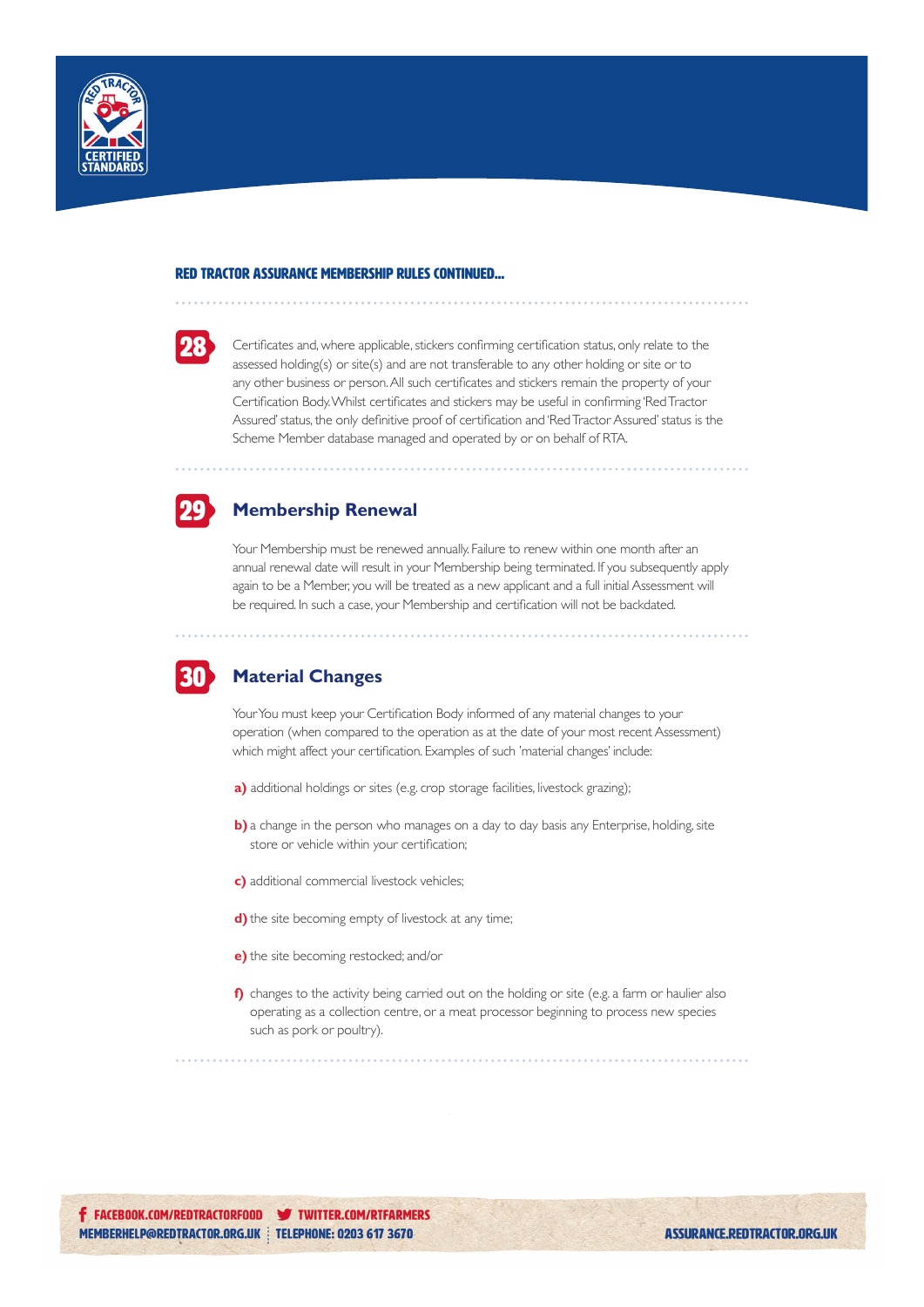

| $\mathcal{L}(\mathcal{L})$        |  |
|-----------------------------------|--|
|                                   |  |
| <b>Service Service</b><br>.,<br>٠ |  |
|                                   |  |

If you are the subject of an event described in Rule 53.g, or if any action is taken which is likely to lead to such an event, you must inform your Certification Body immediately giving details of any person appointed (or proposed to be appointed) as receiver, liquidator, administrative receiver, administrator or other such officer pursuant to any such arrangement or related order.



If, where you are a company or limited liability partnership, one of your members or any other person (including any group company) with whom you are connected, is the subject of an event described in Rule 53g or if any action is taken which is likely to lead to such an event, in circumstances which could result in you being unable properly to perform your obligations as a Member under these Rules, you must inform your Certification Body immediately, giving details of any person appointed (or proposed to be appointed) as receiver, liquidator, administrative receiver, administrator or other such officer pursuant to any such arrangement or order.



When certified against the Red Tractor Fresh Produce Standard only, you may ask your Certification Body for a voluntary suspension of one, some or all of the crop types covered by the certification or other such officer pursuant to any such arrangement or order.



#### **Changing Certification Body**

You can change your Certification Body at any time, in accordance with Rules 35 to 38.



You must declare on your application to the proposed new Certification Body whether you have previously applied to become, or have been, or are currently, a Member. If that is the case, you must confirm the Certification Body to whom you applied, your previous Membership number and details of all sites previously assessed (as well as the CPH number and PRIMO/ Herd mark, where applicable).



Your proposed new Certification Body will request and be given access to your historical data and records from your existing Certification Body before confirming continued certification.

. . . . . . . . . . . . . . . . . . .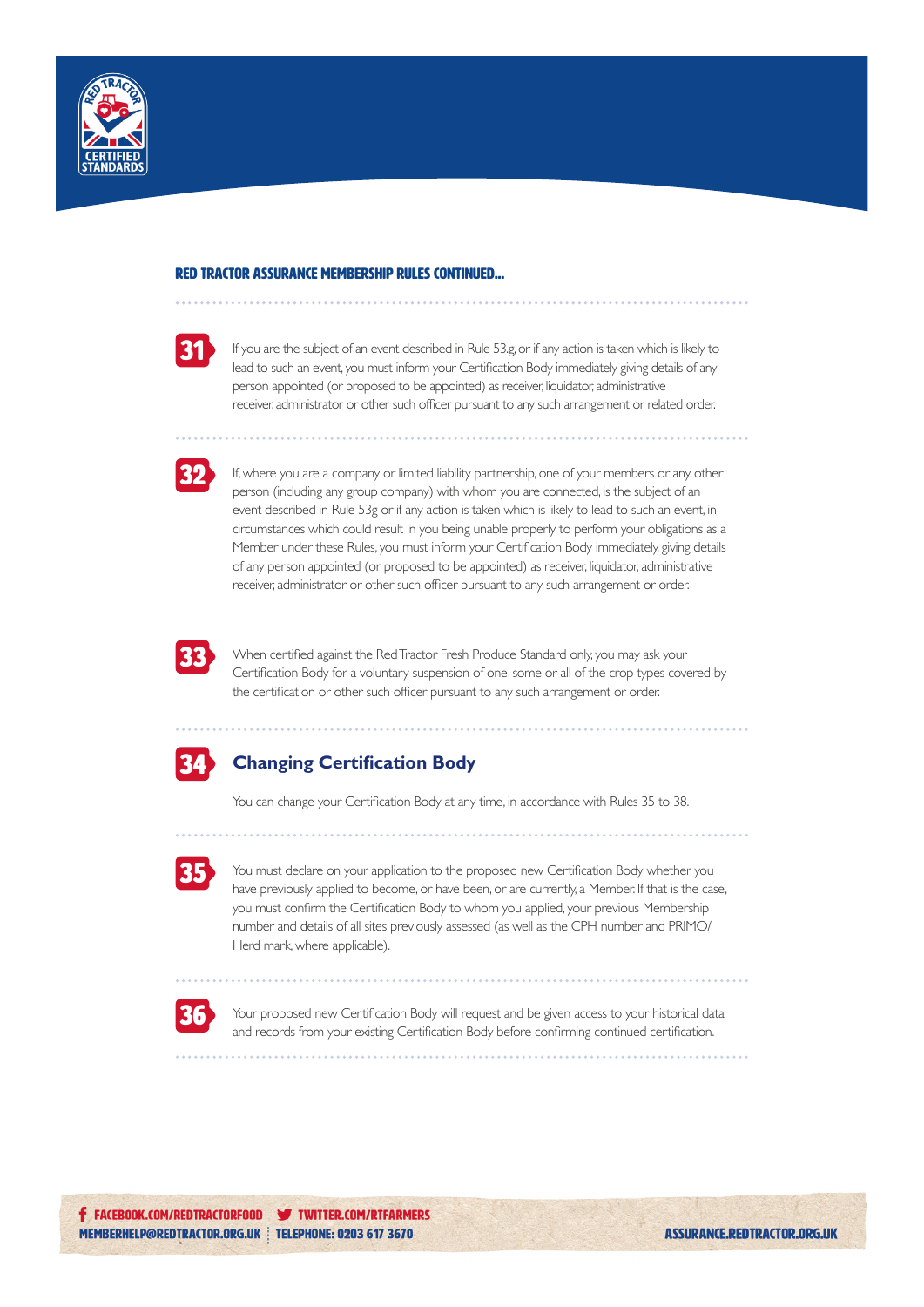



The proposed new Certification Body may reject your application to transfer if you have outstanding non-conformances still to be rectified or if any other previously imposed certification or Membership condition prevents the application from being accepted. In such a case, before any transfer takes place, you must clear non-conformances to the satisfaction of your existing Certification Body. Unless otherwise agreed in writing by RTA, any previously imposed conditions (e.g. more frequent or unannounced inspections) shall continue to apply to and may be enforced by the new Certification Body.



If your application to transfer is accepted by the new Certification Body, it will take effect immediately upon such acceptance being confirmed and you do not need to inform your former Certification Body of the transfer.



#### 39 **Routine Assessments and Spot Checks**

You must allow your Certification Body's appointed assessors to carry out routine Assessments, revisits and spot checks, whether in person or remotely (whether via video streaming and/or review of documents and records uploaded to the Red Tractor Portal or otherwise) and where Assessments are requested to be carried out remotely you must take all reasonable steps necessary to enable remote Assessment to take place.



Each of RTA, your Certification Body and any third party duly authorised to act on behalf of either or both of them, has the right to carry out an Assessment or spot check at short notice or unannounced.

| <b>Contract Contract Contract Contract Contract Contract Contract Contract Contract Contract Contract Contract Co</b> |                        |
|-----------------------------------------------------------------------------------------------------------------------|------------------------|
|                                                                                                                       |                        |
|                                                                                                                       |                        |
| <b>Service Service</b>                                                                                                | <b>Service Service</b> |
|                                                                                                                       | c                      |

The assessor may be accompanied by an observer.



If any of the Standards are not met, a non-conformance will be raised. Continued certification will be dependent upon you carrying out improvements to the satisfaction of the Certification Body and within the time period(s) specified.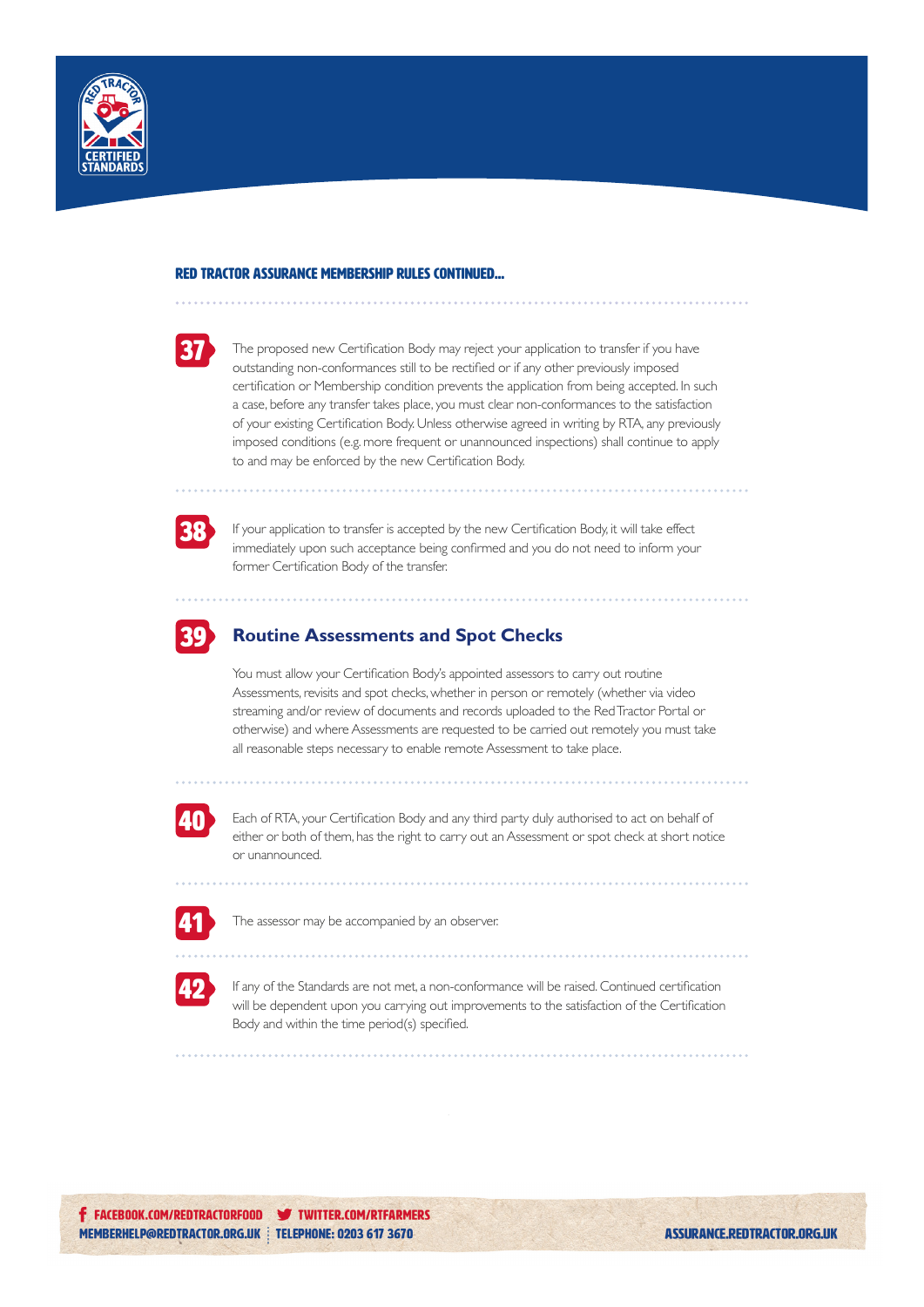

#### red tractor ASSURANCE membership rules continued...

### 43 **Special Conditions of Certification**

RTA and your Certification Body shall each be entitled, at any time and each in its absolute discretion, to specify 'Special Conditions of Certification' for your Membership and/or continued certification. This may include:

- **a)** additional holdings or sites (e.g. crop storage facilities, livestock grazing);
- **b)** a change in the person who manages on a day to day basis any Enterprise, holding, site store or vehicle within your certification;

#### 44 **Fees**

You must, on initial application and annually thereafter, pay to your Certification Body an annual Membership fee for each Enterprise being assessed. The annual Membership fee is made up of an amount equal to the annual participant fee(s) which RTA charges the Certification Body for each Enterprise assessed by it (and which your Certification Body charges on to you) and an amount to cover your Certification Body's own charges. Details of the annual participant fees and any other fees charged by RTA to Certification Bodies can be downloaded at: **https://assurance.redtractor.org.uk/who-we-are/how-weare-funded**. Your Certification Body may change the annual Membership fee from time to time and will review the fee annually. Your Certification Body (or RTA) will notify you of any changes in the annual Membership fee.



You must pay any additional charges your Certification Body may impose for:

- **a)** visits to additional holdings/sites not close to the main holding or site;
- **b)** visits to additional holdings/sites/vehicles notified to the Certification Body after any previous Assessment;
- **c)** visits the assessor having to return, whether to complete an Assessment report where, through no fault of the assessor, it could not initially be completed in full, or to check that non-conformances have been rectified; and
- **d)** any additional Assessments or spot checks required under any Special Conditions of Certification specified by RTA or your Certification Body, as contemplated in Rule 43.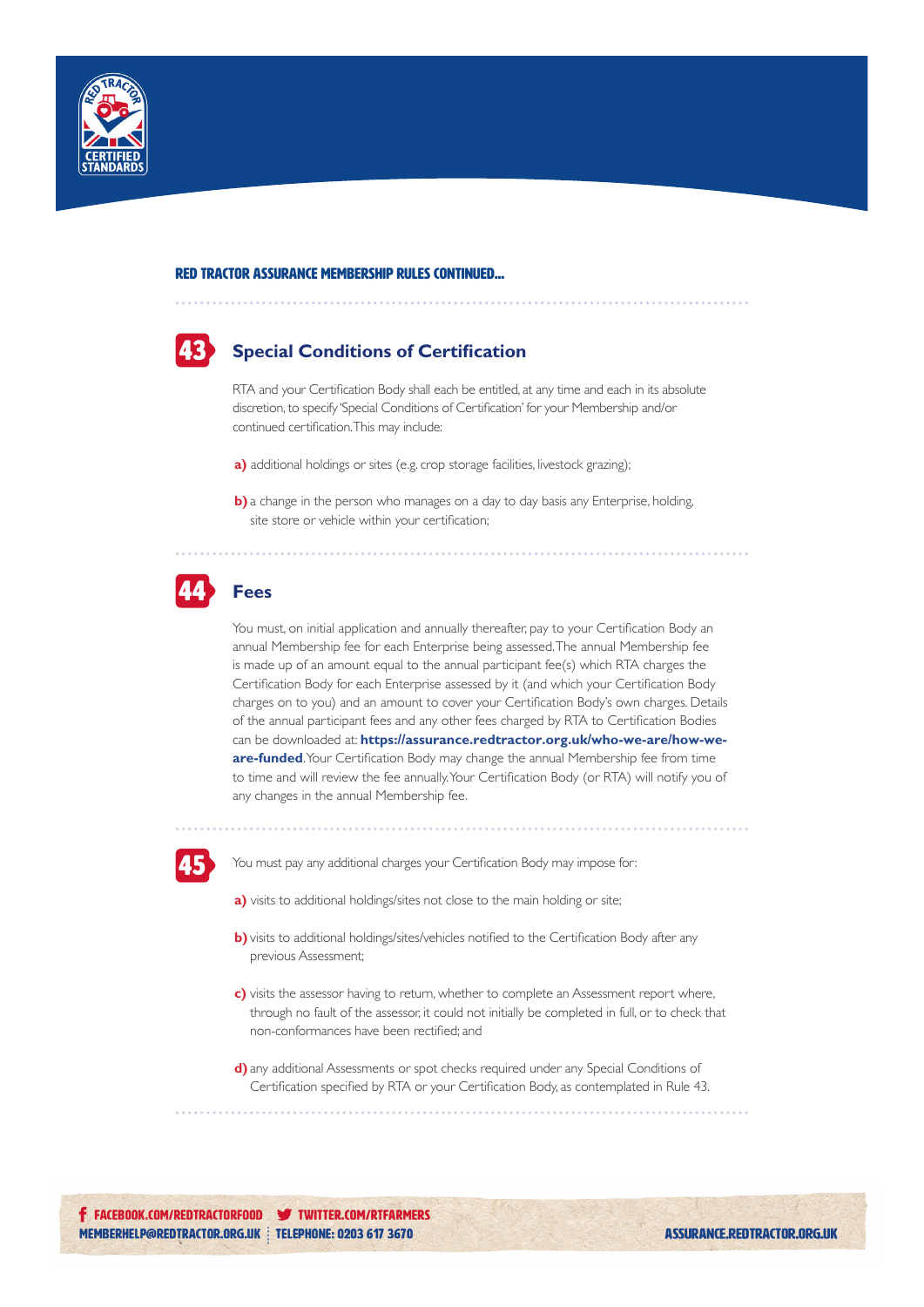



For milk producer members, some fees may be met by your milk purchaser. You should contact your milk purchaser for further details.



You are responsible for any external third-party fees required to meet the requirements of the Standards (for example, Quarterly Veterinary Reports on farms certified to the RTA pig Standards) and any Special Conditions of Certification specified under Rule 43.



You are responsible for any costs you incur in meeting the Standards and rectifying non-conformances.



If you fail to pay any fees required to be paid by you under these Rules, RTA or your Certification Body shall each be entitled to reject your Membership or renewal application or to suspend or withdraw certification for any relevant Enterprise(s).

. . . . . . . . . . . . .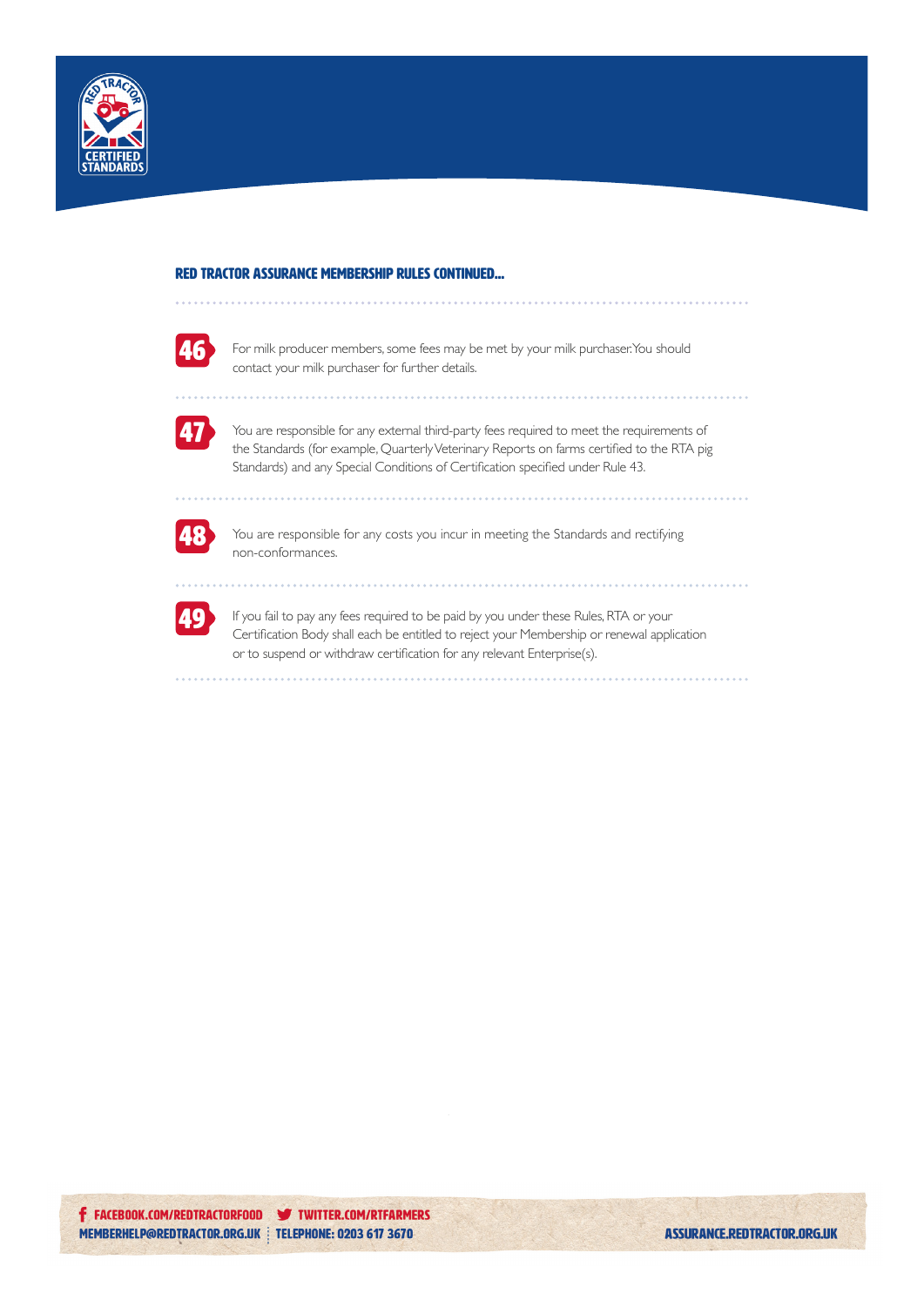

#### 50 **Suspending Certification**

Our Certification Body has the right to suspend your certification if:

- **a)** you unreasonably delay or refuse a routine Assessment, revisit or spot check;
- **b)** circumstances on a relevant holding or site prevent the assessor from completing an Assessment in full;
- **c)** major non-conformances (meaning for the purpose of these Rules a non-conformance to the Standards or breach of these Rules which is treated as a 'major' non-conformance by assessors at the time of the relevant Assessment);
- **d)** an excessive number of non-conformances are found during an Assessment;
- **e)** the same non-conformance is found on successive Assessment visits;
- **f**) you fail to rectify any non-conformance within a specified timescale;
- **g)** you fail to comply with these Rules or the Standards;
- **h)** evidence which your Certification Body or RTA reasonably believes to be reliable is received from a third party, indicating that you are not conforming to the Standards to a material extent; or
- **i)** being a milk producer member of the Red Tractor Dairy Farm Assurance Scheme, the dairy purchaser membership of that scheme of the dairy purchaser to whom you supply milk is suspended.

If your certification has been suspended and you do not take the necessary action to rectify any notified non-conformance(s) within 3 months of such suspension, your certification may be withdrawn with immediate effect by written notice served by your Certification Body, whereupon your Membership will be automatically terminated.

. . . . . . . . . . . . . . . . . .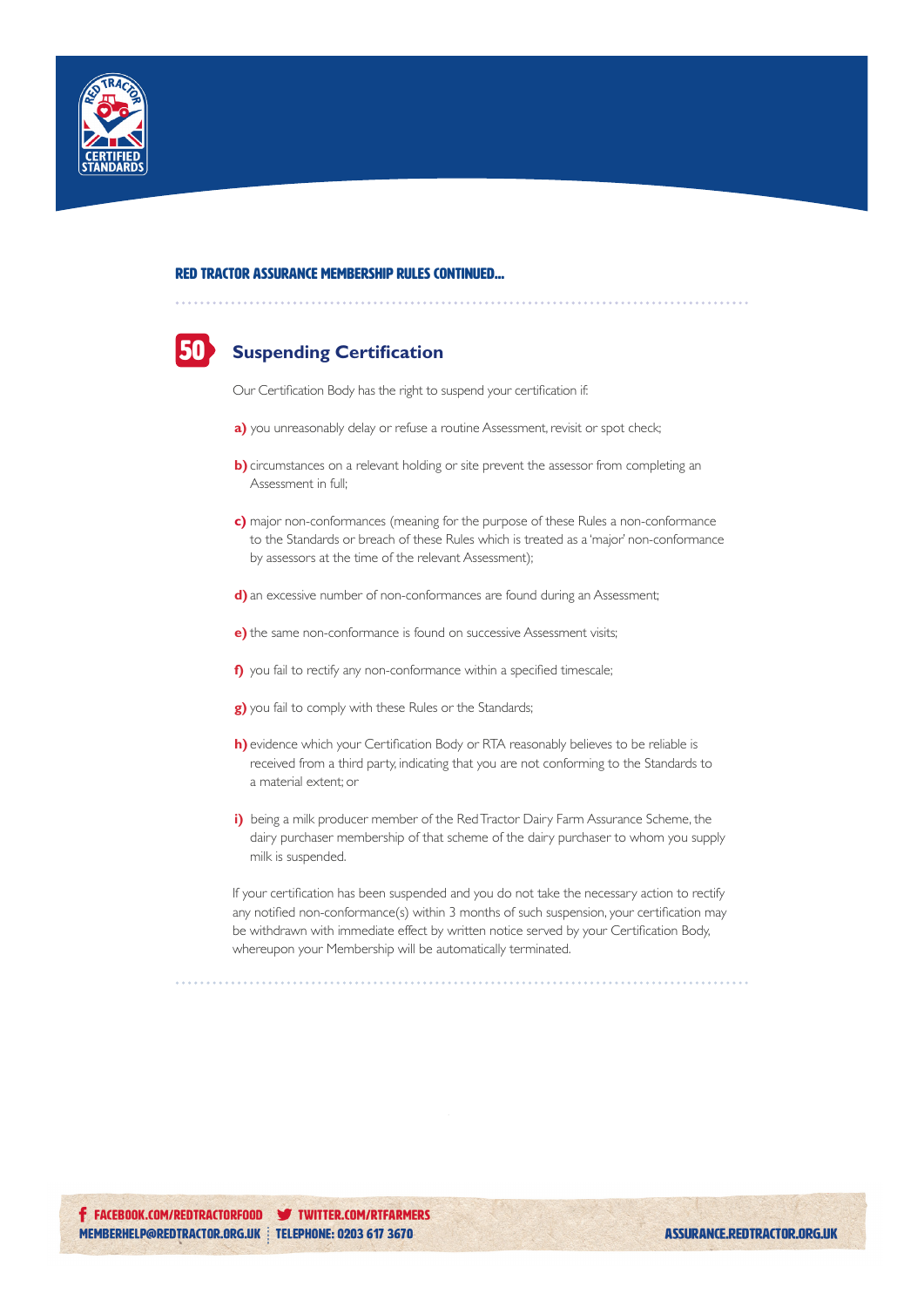



#### **Termination of Membership and Withdrawing Certification**

Each of RTA and your Certification Body may refuse applications or impose particular conditions for re-entry into the Scheme where an application relates to an Enterprise, business, holding, site, store and/or vehicle in respect of which certification has previously been withdrawn in accordance with these Rules (and even if all relevant non-conformances have been rectified).



RTA and the Certification Bodies will not accept a Membership or renewal application (including from a new applicant) if the application relates to an Enterprise, business, holding, site, store or vehicle in respect of which Membership or certification conditions or other restrictions or sanctions have been imposed under these Rules and remain outstanding or in place (as the case may be), unless it can be demonstrated to the satisfaction of RTA and the Certification Body that the Applicant Business is not connected to the Member subject to those conditions, restrictions or sanctions (other than being connected purely in terms of operating from the same holding, site, store or vehicle) and there are no other reasons for refusing such an application.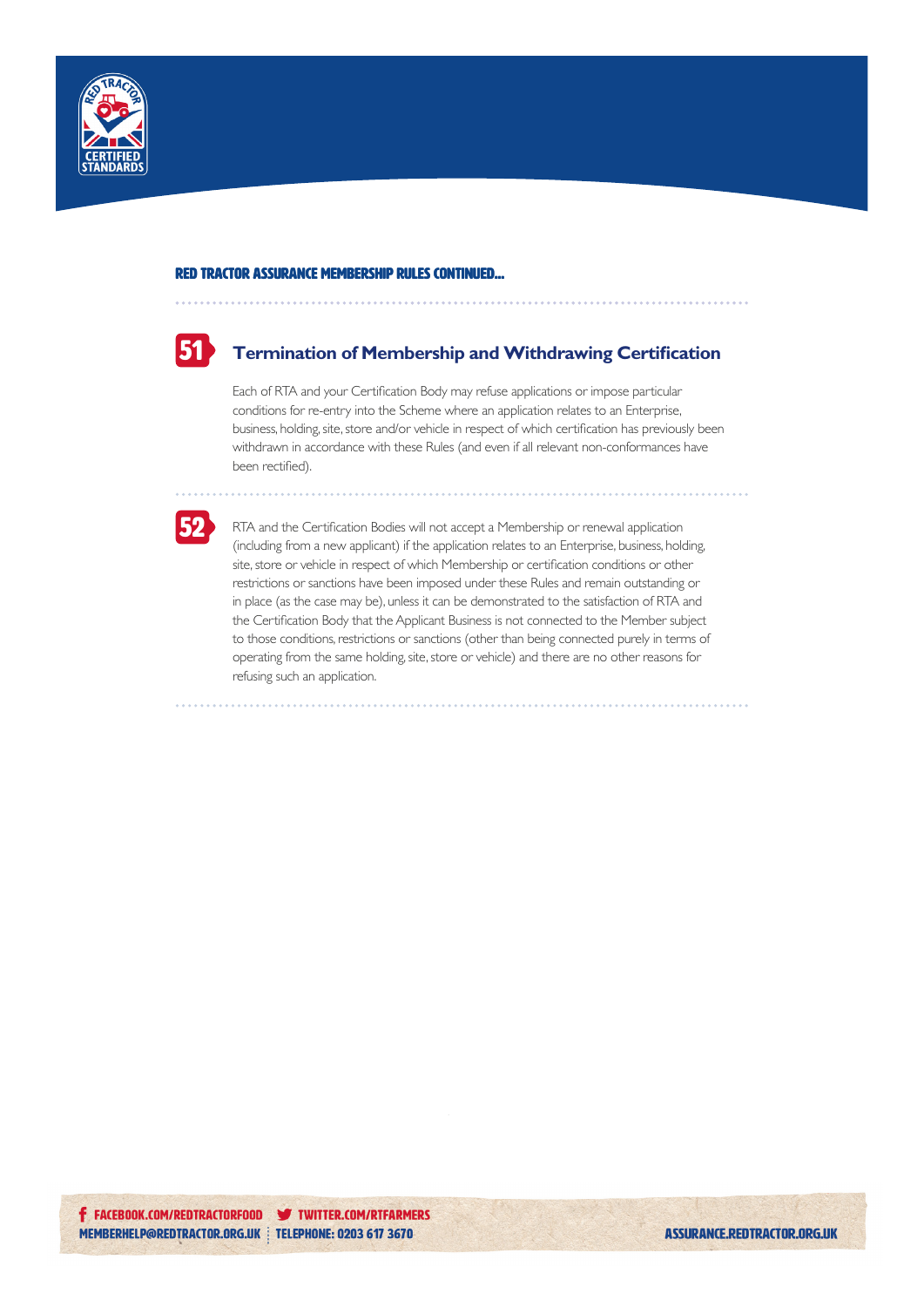



Each of your Certification Body and RTA may, in its absolute discretion, refuse an application for Membership, and/or your Certification Body may withdraw certification (whether for a particular Enterprise or for all Enterprises carried out by you) and/or RTA may, by written notice, immediately terminate your Membership:

- **a)** if you fail to comply with these Rules or the Standards;
- **b)** if the Certification Body or RTA considers that it is necessary to do so to prevent RTA or the Scheme from being brought into disrepute;
- **c)** if any act or omission by you or any of your Associates (i) has brought or may, in the reasonable opinion of the Certification Body or RTA, bring RTA or the Scheme into disrepute or (ii) has damaged or may, in the reasonable opinion of the Certification Body or RTA, damage the integrity of the Standards;
- **d)**if, notwithstanding the rights under Rule 26.b, an assessor, employee or officer of the Certification Body or RTA feels threatened or that he has been subjected to abusive behaviour by you or any of your Associates;
- **e)** if, without prejudice to Rules 53.a, b, c and d, a material breach by you of these Rules (including a major non-conformance to the Standards) which is not capable of being remedied has occurred or a material breach by you of these Rules (including a major non-conformance to the Standards) which is capable of remedy has not been remedied within 30 days (or such other period as RTA or your Certification Body notify you in the case of a major non-conformance of the Standards) after service of a written notice requiring it to be remedied;
- **f)** if you are still categorised as high risk following two consecutive unannounced spot checks as a result of our risk-based approach to inspections;
- **g)** upon your voluntary or compulsory bankruptcy or liquidation, the appointment of a receiver, liquidator, administrative receiver, administrator or other such officer over any of your assets, or your entry into any composition or arrangement with your creditors;
- **h)**if you are subject to a change of control ("control" being defined as in the Income and Corporation Taxes Act 1988) which, in the reasonable opinion of RTA or the Certification Body, is likely to have a detrimental effect on the integrity, goodwill or reputation of RTA, the Certification Body, the Standards or the Member Logos;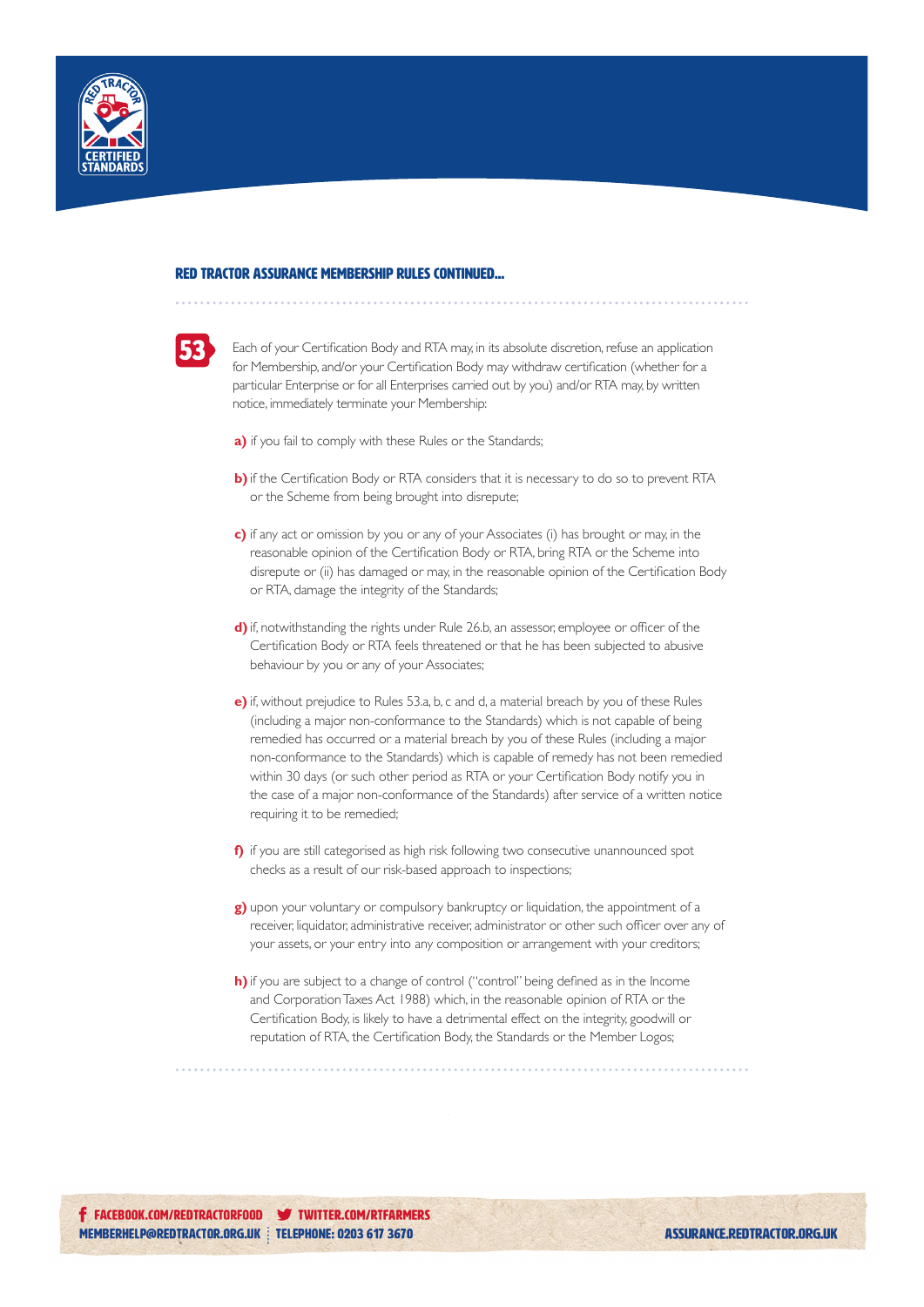

#### red tractor ASSURANCE membership rules continued...

- **i)** in the event of an act of gross negligence or fraud on your part or the part of any of your Associates;
- **j)** if, after your certification has been suspended under Rule 50, you do not take the necessary action to rectify notified non-conformances within 3 months of such suspension;
- **k)** if you fail to pay any amount owing to RTA or your Certification Body under these Rules;
- **l)** if you, any of your Associates, any person involved in the day to day management of an Enterprise, holding, site, store or vehicle within your certification or any other person involved with livestock in relation to any such Enterprise, holding, site, store or vehicle, is banned from keeping livestock;
- **m)** if, being a milk producer member of the Red Tractor Dairy Farm Assurance Scheme, the dairy purchaser membership of that scheme of the dairy purchaser to whom you supply milk is terminated; or
- **n)**if RTA ceases to operate the Scheme.



#### **Termination of Membership by Member**

Each of RTA and your Certification Body may refuse applications or impose particular conditions for re-entry into the Scheme where an application relates to an Enterprise, business, holding, site, store and/or vehicle in respect of which certification has previously been withdrawn in accordance with these Rules (and even if all relevant non-conformances have been rectified).



You may at any time give notice in writing immediately to terminate your Membership. For the avoidance of doubt, this Rule 55 does not apply to milk producer members of the Red Tractor Dairy Farm Assurance Scheme.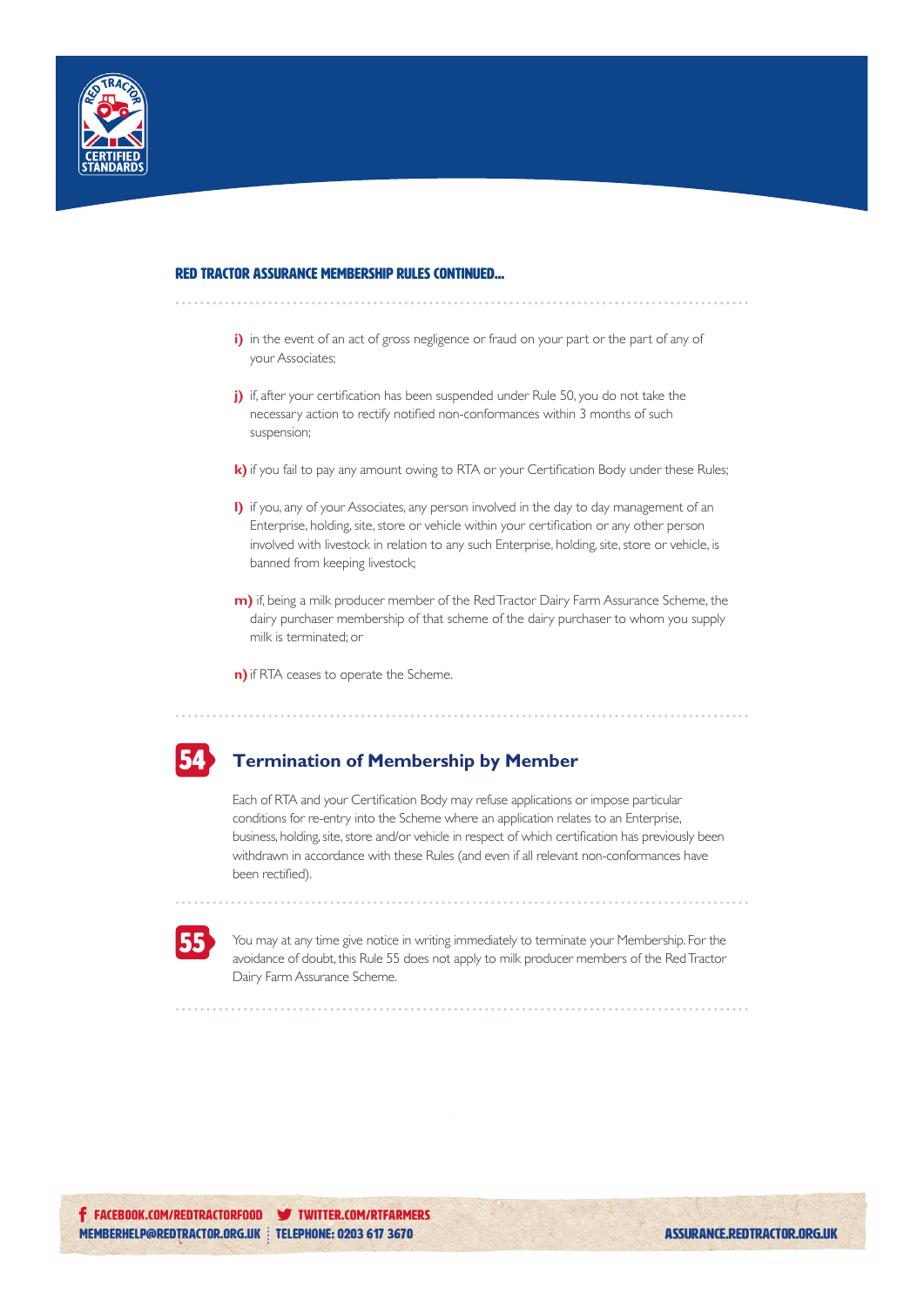

## 56

#### **Indemnity and Inadequacy of Damages**

You undertake to indemnify RTA and your Certification Body against all liabilities, costs, expenses, damages or losses (including any direct or indirect loss of profit, loss of business, loss of goodwill, loss of reputation or consequential loss, and all interest, penalties and legal and other professional costs and expenses) suffered or incurred by RTA or your Certification Body arising out of or in connection with any event or circumstance referred to in Rules 53.a to 53.m (inclusive) or any other breach by you of these Rules.



Without prejudice to any other rights or remedies that RTA or the Certification Body may have, you acknowledge and agree that damages alone may not be an adequate remedy for any breach by you of these Rules. Accordingly, RTA and the Certification Body shall be entitled, without proof of special damages, to the remedies of injunction, specific performance or other equitable relief for any threatened or actual breach of these Rules.



#### **Prosecutions, Regulatory Sanctions and Third-Party Evidence**

You must notify your Certification Body of any prosecution that has at any time been brought or is or is likely to be brought against you or any of your Associates, or in relation to any Enterprise, business, site, holding, store or vehicle owned or occupied by you or any of your Associates or referred to in a Membership or renewal application, which relates to any issues covered in the Standards, including food safety, product traceability, animal health, animal welfare, animal identification and movements, veterinary medicine records, trade description, animal transport, environmental legislation or relevant consumer protection legislation.



For the purpose of Rule 58, 'prosecution' shall include, in respect of farms, any penalty relating to Cross-Compliance requirements that directly relates to issues covered in the Standards.



You will be asked to sign a declaration relating to prosecutions and penalties in the initial Membership application form, renewal forms and other Scheme documents. Any information relating to such matters received by RTA or your Certification Body will be investigated, and appropriate action taken.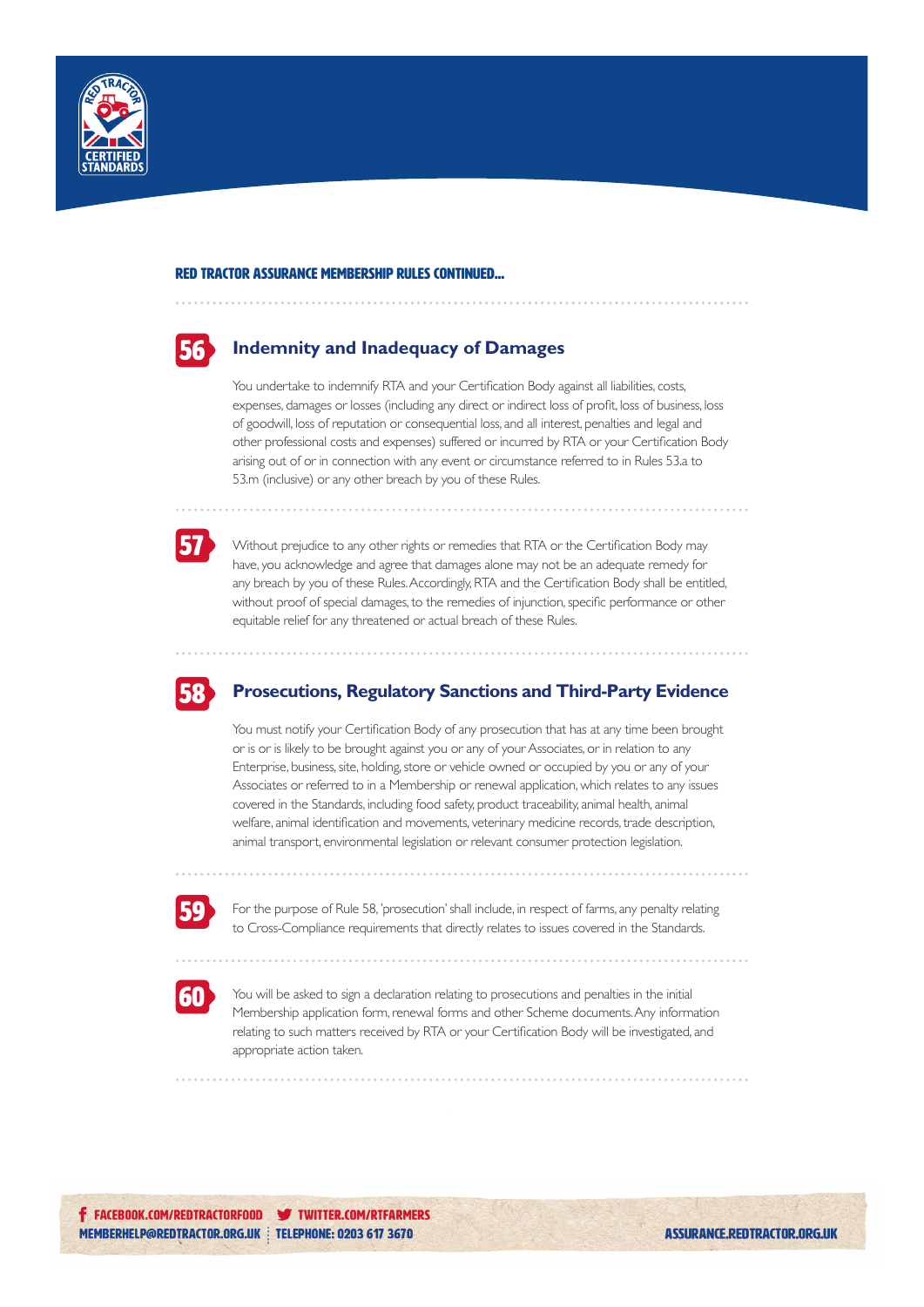

#### **61 Confidentiality and Data Protection**

Your details will be treated in confidence save as set out below, and your personal data will be treated in accordance with the terms of our Privacy Policy. RTA and your Certification Body may however provide to any third parties who have a legitimate interest in knowing the same (including your customers and suppliers), details of your certification status (being full, suspended, withdrawn or a non-member), the date of your last Assessment, your certification expiry date and your certification renewal date. This information may be made available through the on-line Scheme Member Checker and lists of certified, suspended and/or withdrawn Members may be published by RTA from time to time.

## 62

If a matter arises which is or could constitute or lead to an infringement of any laws or regulations relating to the scope of Red Tractor either (a) by you or any of your Associates or (b) which is connected directly or indirectly to you, your Membership or any Enterprise, you agree that any relevant regulatory or administrative body or agency, including the Food Standards Agency, the National Food Crime Unit, the Animal and Plant Health Agency, Local Authorities, the Rural Payments Agency, the Environment Agency, Natural England, any equivalent bodies in devolved regions of the UK and any of their respective successor bodies or agencies and any third party acting in good faith on their behalf or in their interests, shall be entitled to provide to RTA and/or your Certification Body any reports or documentation produced by such body, agency or third party in respect of the relevant matter (whether or not requested by RTA or your Certification Body) and that each of RTA and your Certification Body may request such reports and documentation from such bodies, agencies and third parties. Each such body, agency and third party shall be entitled to rely on your consent under this Rule 62 to the disclosure of such reports and documentation to RTA and/ or your Certification Body.

63

Without limiting Rules 61 and 62, each of RTA and your Certification Body may transfer data and information about your certification and Membership to their respective successors, any transferee(s) of their respective businesses and any new operator(s) of all or part of the Scheme, provided such transferee(s) shall have the same rights and obligations with regard to such data and information as the relevant transferor(s).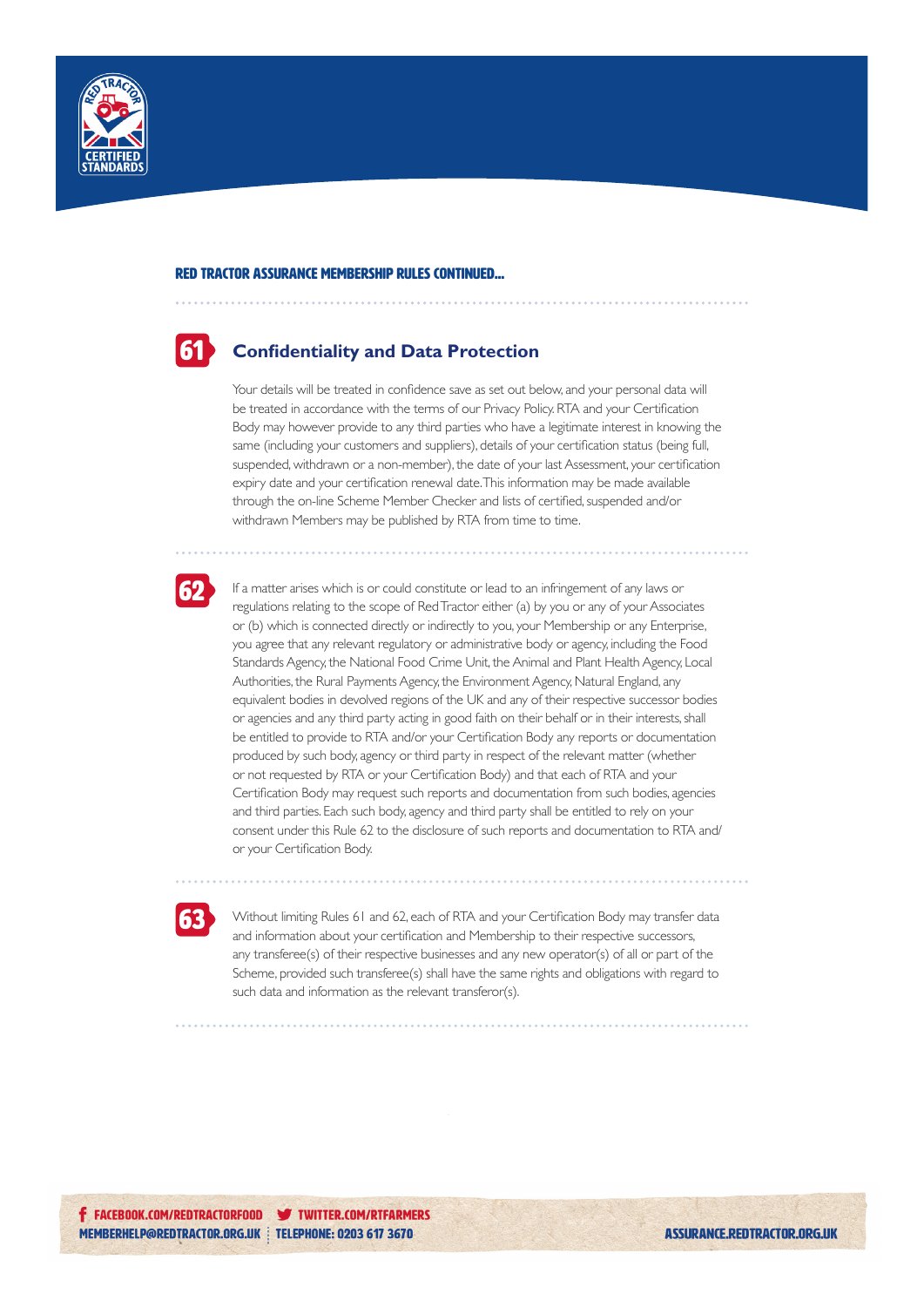



RTA shall be entitled to produce and publish statistical reports drawing upon aggregated Scheme data, provided that individual performance data cannot be traced back to you.



Membership data may be retained on RTA's databases (subject always to the provisions of Rules 61 to 64) for ten years after you have ceased to be a Member (or such longer period as RTA reasonably considers necessary to enable it effectively to monitor trends in membership and performance).



RTA is entitled to receive copies of Assessment reports from your Certification Body.



In exceptional circumstances, where an assessor comes across evidence of an immediate and significant risk of unacceptable animal welfare practices, food contamination or environmental pollution, RTA and your Certification Body may each immediately notify any competent authorities, notwithstanding any other provision of these Rules or any other agreement you may have with either RTA or your Certification Body.



#### 68 **Member Logos**

Using the Member Logos: For so long as you are a Member, you are entitled to indicate that you hold a certificate of conformity to the relevant Standards and, for that purpose only, you may refer to your operations (but only in so far as they are covered by your certificate of conformity) as 'Red Tractor Assured' and (subject always to Rules 69 to 73) use the appropriate Member Logo(s) on stationery and publicity materials (including on your website) provided that you follow all directions on the use of the Member Logos given from time to time by RTA or set out on the RTA Website at **https://assurance.redtractor.org.uk/ standards/member-rules**. You agree to observe all such directions.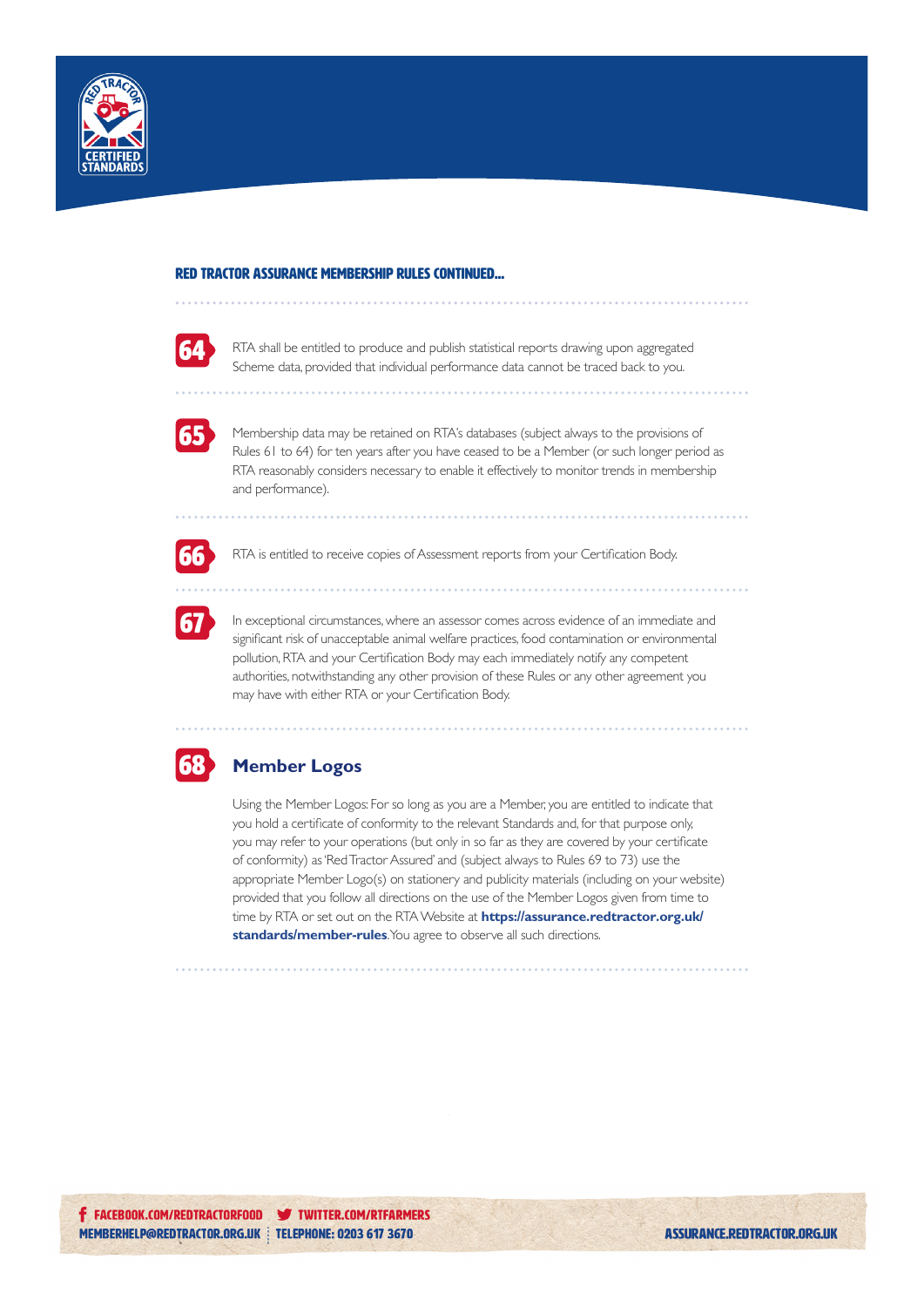



Farm Shops, Farmers Markets and food/drink product sales via all other channels, such as meat/vegetable/fruit box schemes, including online sales and use of Red Tractor supplied marketing materials: Subject always to Rule 70, if you sell your own Red Tractor Assured meat, fruit or vegetable food or drink products to the public, whether through your own farm shop, or at farmers markets or other events, or via any other channels, including online sales of meat/ vegetable/fruit boxes via your website/apps, you are, for so long as you are a Member, allowed to use the appropriate Member Logo(s) in your shop, or on your market/fair stall, or within the content of your websites/apps for online sales which describes your Red Tractor Assured farm operations only and provided always that:

- **a)** the relevant Member Logo(s) are only used in your own farm shop or on such stall in relation to Red Tractor Assured meat, fruit and vegetable food or drink products of your own farm and no other products (and the Member Logo(s) must be positioned carefully so that the public is not misled into thinking that those other products are Red Tractor Assured);
- **b)** Member Logo(s) used in your website/apps are only used to describe your Red Tractor Assured farm operations and are not used to describe any products or displayed next to or in connection any product or price lists;
- **c)** you follow all directions on the use of the Member Logos which may from time to time be given by RTA or set out on the RTA Website at **https://assurance.redtractor.org.uk/ contentfiles/files/SchemeLogoRules.pdf;**
- **d)** if you are a milk producer member and sell raw milk to the public, you may not use the Member Logo denoting your membership of the Red Tractor Dairy Farm Assurance Scheme (or use any other version of the Red Tractor logo or make any Red Tractor Assurance Claim) in any way whatsoever (including in relation to any marketing materials, whether your own or those supplied by RTA); and
- **e)** if you are milk producer member and do not sell raw milk to the public, provided you comply with Rule 68, you may use the Member Logo denoting your membership of the Red Tractor Dairy Farm Assurance Scheme on your stationery and publicity materials (including on your website).

In addition, for so long as you are a Member (other than a milk producer who sells raw milk to the public) you may use marketing materials supplied by RTA to help promote the Scheme provided that you not do so in a way which might mislead the public in relation to the scope of your Red Tractor Assured products or activities or in a way which ties such materials to actual products.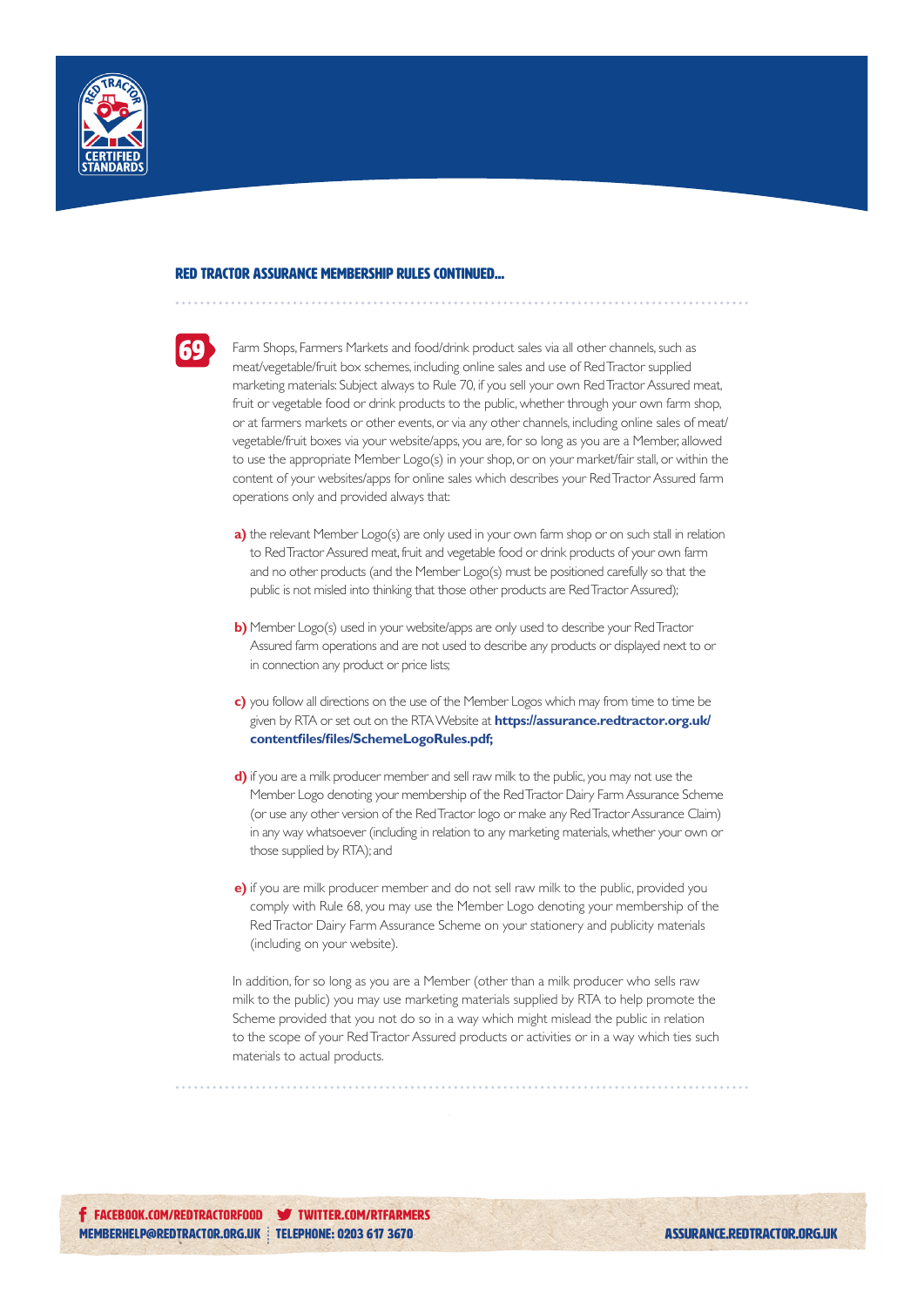



Restriction on using the Member Logos or Red Tractor logo on food products, including on product packaging (including any meat/vegetable/fruit boxes or milk cartons or bottles): You may not use or print any Member Logos or any other version of the Red Tractor logo on, or apply any such logo or a Red Tractor Assurance Claim to, food packs (including any packaging such as meat/vegetable/fruit boxes, milk cartons or bottles) or use any such logo or make a Red Tractor Assurance Claim in connection with the sale of food or drink products (including online sales) unless you have a processors and packers licence issued by RTA. To apply for a processors and packers licence, go to **https://trade.redtractor.org.uk/apply-for-a-redtractor-license/**



The rights to use Member Logos under Rules 68 and 69 are limited to using the entire designation and in an identical form or forms to that or those directed by RTA from time to time. These rights are personal to you as a Member and may not be assigned, transferred or sub-licensed to any other person.

72

As a Member, you shall not use (or authorise or license others to use) the Member Logos and/ or the Red Tractor logo or name in any way other than as expressly permitted in these Rules (or in a processors and packers licence granted to you) and you shall not use or authorise or license any other person to use any name, mark, sign or device which is or could reasonably be regarded as similar to the Member Logos and/or the Red Tractor logo or name; nor shall you file or cause to be filed any application for any trade mark or certification mark which is or could reasonably be regarded as similar to the Member Logos and/or the Red Tractor logo; nor shall you register or attempt to register any company in a name which is or could reasonably be regarded as similar to any of the names 'Red Tractor', 'Red Tractor Assurance', 'Red Tractor Assured', 'RTA', 'Assured Food Standards' or 'AFS'. You will not oppose or cause any oppositions to be filed to any trade mark or certification mark applications filed by or on behalf of RTA, nor object to or take any adverse action in respect of any of RTA's trade mark or certification mark registrations; nor will you register or attempt to register the Member Logos and/or the Red Tractor Logo or name, or any name, mark, sign, or device which is or could reasonably be regarded as similar to the Member Logos and/or the Red Tractor logo or name, anywhere in the world or otherwise cause any question to be raised concerning RTA's ownership of the Member Logos or the Red Tractor logo or name, or the validity or enforceability of such rights; nor will you do or say anything that could damage the goodwill and/or reputation of RTA, the Scheme Logos or the Red Tractor logo.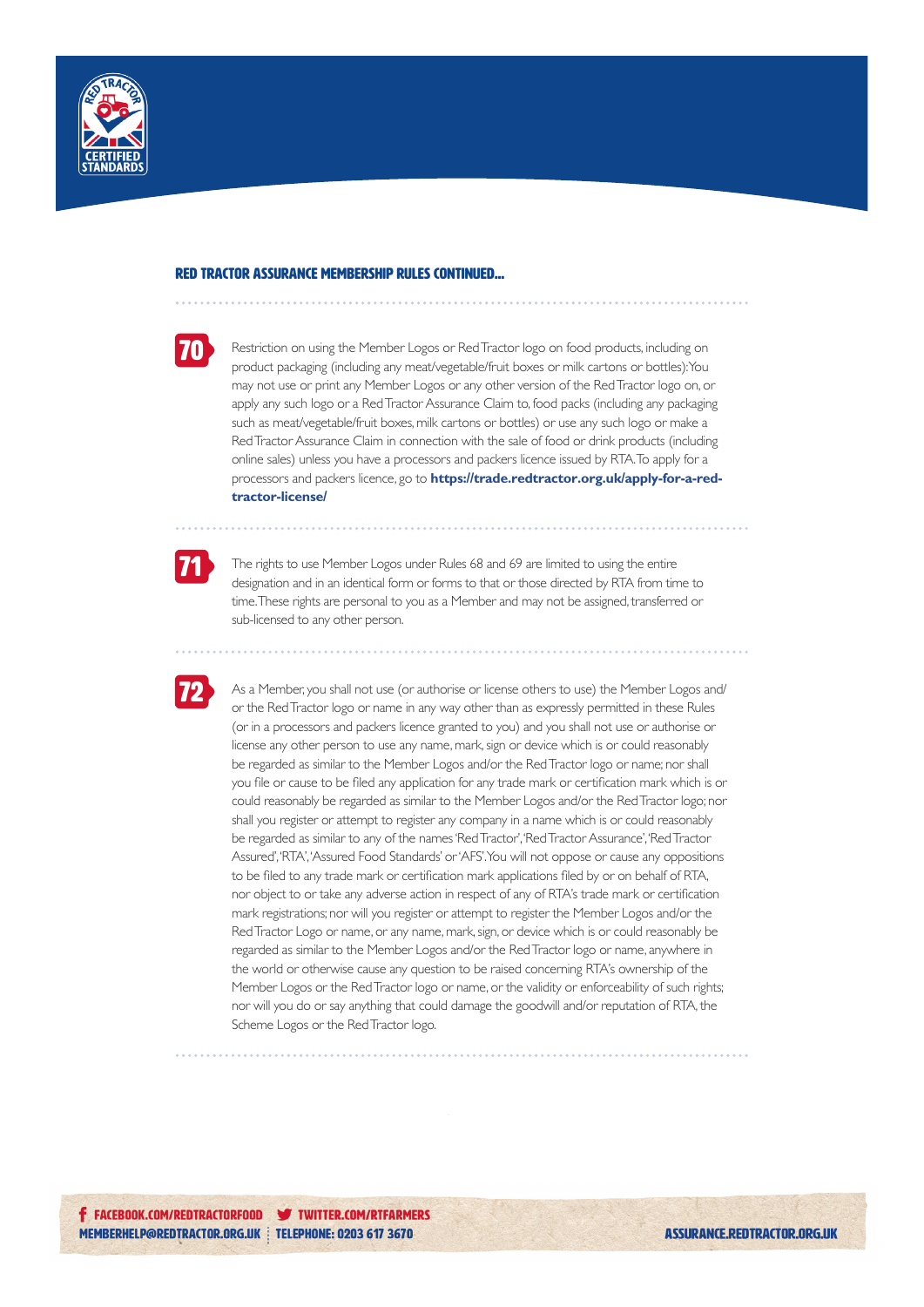



Your right to use any Member Logo and/or the Red Tractor name in accordance with these Rules:

- **a)** they may be terminated by RTA on one month's written notice;
- **b)** may be terminated by RTA immediately on written notice if you fail to observe the provisions of these Rules or the directions of RTA with regards to the use of such logos;
- **c)** will automatically terminate in so far as use of such logos on products is concerned if and for so long as your certification has been suspended; and
- **d)** will automatically terminate if your certification has been withdrawn been withdrawn or your Membership is terminated for any reason or has expired (and is not renewed in accordance with Rule 29).



#### 74 **Limitation of Liability**

Nothing in these Rules shall limit or exclude the liability of RTA or any Certification Body or any of their respective officers, employees, agents or subcontractors for (a) death or personal injury caused by the negligence of any such person; or (b) fraud or fraudulent misrepresentation.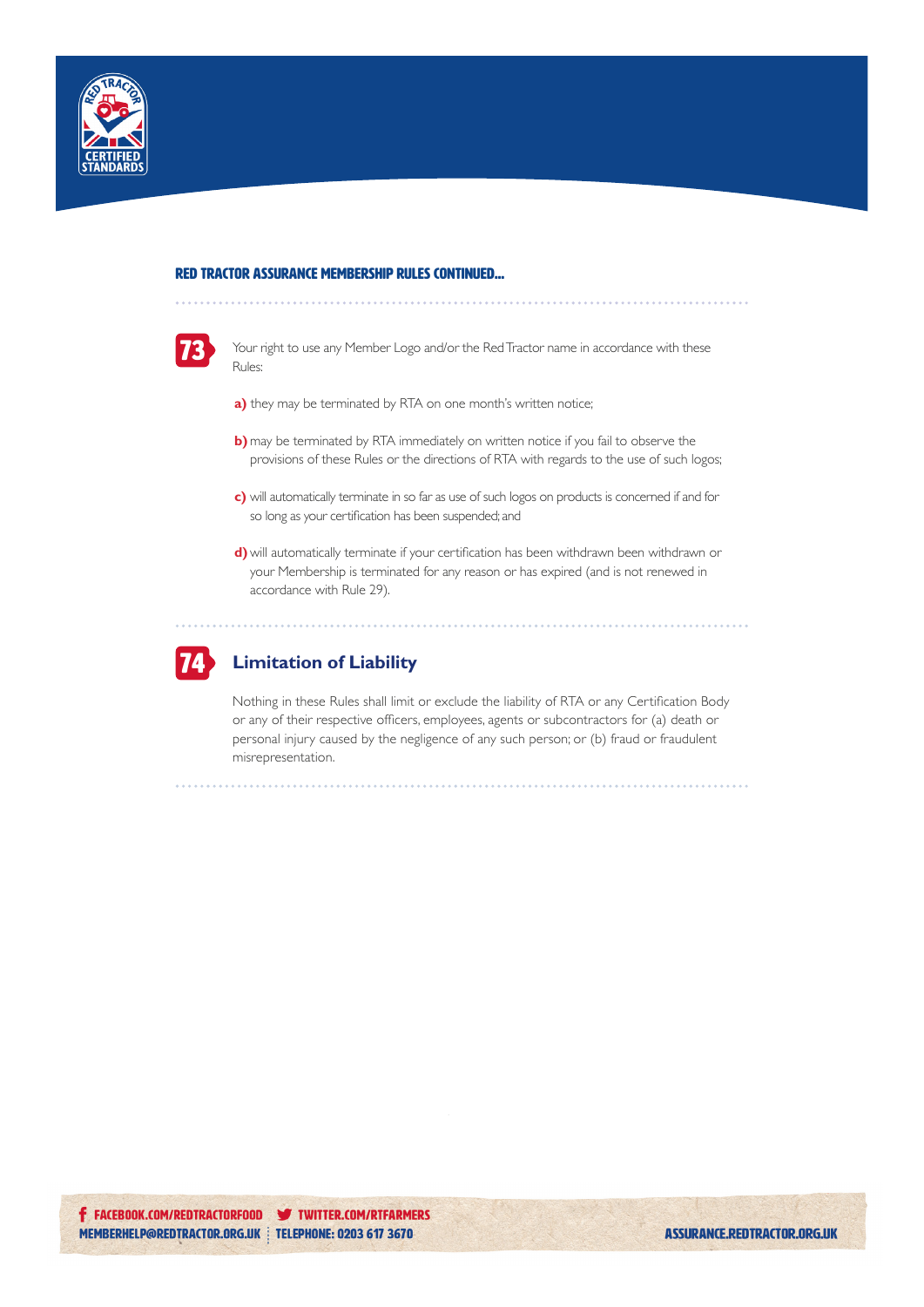

## 75

#### Subject to Rule 74:

- a) neither RTA nor any Certification Body, nor any of their respective officers, employees, agents or subcontractors, shall under any circumstances be liable, whether in contract, tort (including negligence), breach of statutory duty or otherwise, for any loss of profit, loss caused by business interruption, or any indirect or consequential loss suffered or incurred by a Member and arising under or in connection with the Scheme (including in relation to the administration of the Scheme, the carrying out of Assessments, any rejection of a Membership or renewal application, any suspension or withdrawal of certification or any termination of Membership);
- **b**) neither RTA nor any Certification Body, nor any of their respective officers, employees, agents or subcontractors, shall under any circumstances be liable, whether in contract, tort (including negligence), breach of statutory duty, or otherwise, for any losses, liabilities, damages charges, costs or expenses of whatever nature, suffered or incurred by a milk producer member as a result of or in connection with the purchaser of that milk producer member's milk having its dairy purchaser membership of the Red Tractor Dairy Farm Assurance Scheme suspended or terminated in accordance with the Dairy Purchaser Membership Rules;
- **c)** the total liability to any Member of RTA and its officers, employees and agents in respect of all losses, liabilities, damages, charges, costs or expenses of whatever nature, suffered or incurred by that Member and arising under or in connection with the Scheme (including in respect of the administration of the Scheme, the carrying out of Assessments, any rejection of a Membership or renewal application, any suspension or withdrawal of certification or any termination of Membership), and whether in contract, tort (including negligence), breach of statutory duty or otherwise, shall not exceed £300,000 in aggregate in respect of all and any such claims arising in any period of 12 months ending on 31 March (provided that for this purpose a claim will be deemed to have arisen on the date on which the event, act or omission giving rise to such losses, liabilities, damages, charges, costs or expenses occurred); and
- **d)** you shall not be able to recover from both RTA and your Certification Body for the same loss.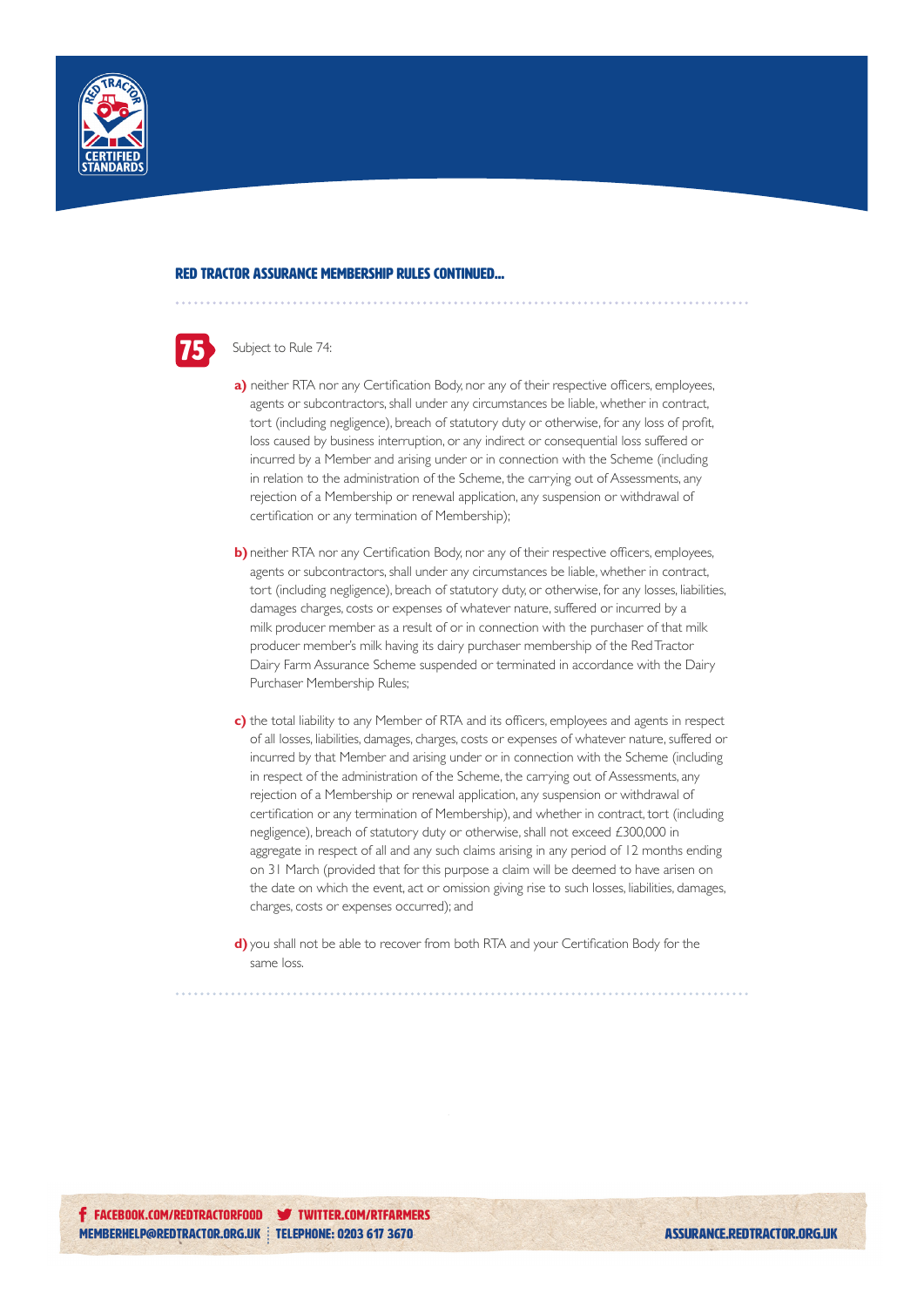



RTA is not a party to the contract you must enter with your Certification Body to govern its Assessment of your conformance (or non-conformance) to the Standards. Subject to Rule 74, neither RTA nor any of its officers, employees or agents shall under any circumstances be liable, whether in contract, tort (including negligence), breach of statutory duty or otherwise, for any acts or omissions of your Certification Body or its assessors or other agents in connection with that contract or the services proposed to be carried out under it by your Certification Body.



The Member shall not be entitled (whether under these Rules and/or in respect of any other membership or licence the Member may have with RTA) to recover damages, or obtain payment, reimbursement, restitution or indemnity more than once in respect of the same loss, shortfall, damage, deficiency, breach or other event or circumstance.



79

#### **Variation of Rules and Standards**

RTA shall be entitled at any time to change and update the Standards and these Rules. You will be given notice of any the specific changes made to the Standards and when they will come into effect. When changes are made to the Rules, we will give you notice of that fact and confirm in such notice when the amended Rules will come into effect and how you can view and download or otherwise obtain the amended Rules. RTA and each Certification Body shall each be entitled at any time to change its operating procedures where, in its absolute discretion, it considers it necessary to do so. You will be given advance written notice of any such changes to operating procedures and of when they will come into effect.

### **Force Majeure**

RTA shall not be liable to a Member if any delay or failure by RTA or its employees, officers, agents or independent contractors to perform their obligations under these Rules or any related agreement is the result of a Force Majeure Event. For the purpose of this Rule, 'Force Majeure Event' means an event beyond the reasonable control of RTA (or its employees, officers, agents or independent contractors) including acts of God, flood, drought, earthquake or other natural disaster, epidemic or pandemic, terrorist attack, civil war, civil commotion or riots, war, threat of or preparation for war, armed conflict, nuclear, chemical or biological contamination or sonic boom, any law or any action taken by a government, local or public authority, collapse of buildings, fire, explosion or accident, interruption or failure of a utility service.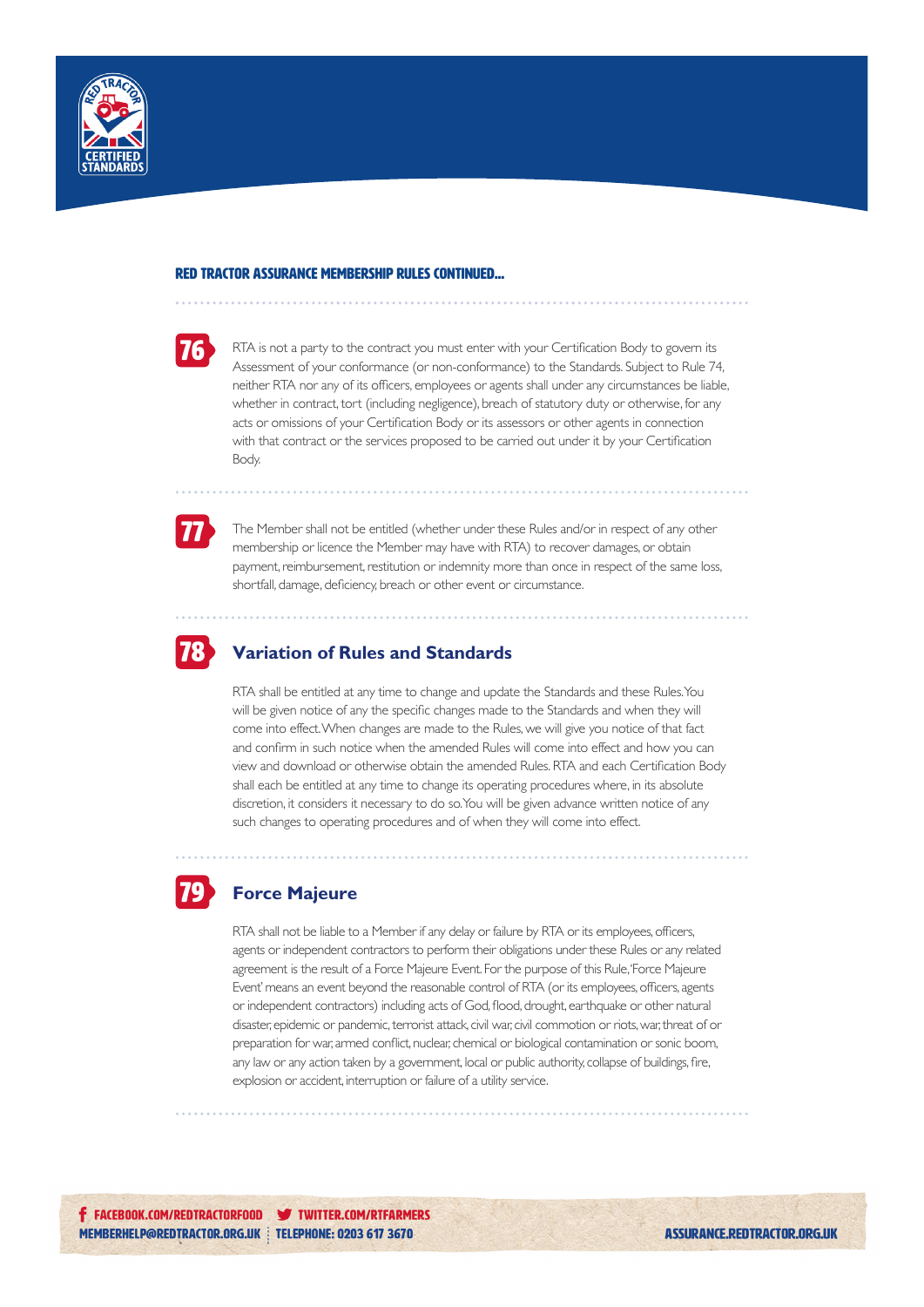

#### **80** No Waiver

RTA shall not be liable to a Member if any delay or failure by RTA or its employees, officers, agents or independent contractors to perform their obligations under these Rules or any related agreement is the result of a Force Majeure Event. For the purpose of this Rule, 'Force Majeure Event' means an event beyond the reasonable control of RTA (or its employees, officers, agents or independent contractors) including acts of God, flood, drought, earthquake or other natural disaster, epidemic or pandemic, terrorist attack, civil war, civil commotion or riots, war, threat of or preparation for war, armed conflict, nuclear, chemical or biological contamination or sonic boom, any law or any action taken by a government, local or public authority, collapse of buildings, fire, explosion or accident, interruption or failure of a utility service.



#### **Notices**

A notice given under or in connection with these Rules shall be in writing and:

- **a)** in the case of a notice to RTA, sent by email to **memberhelp@redtractor.org.uk** or by first class post to RTA's registered office from time to time; and
- **b**) in the case of a notice to the Member, sent by email or first class post to the email or postal address set out in the Membership or renewal application (or such replacement email or postal address as may subsequently have been notified in writing to RTA) and, in the absence of any such addresses, by post to its registered office (in the case of a company) or last known business address in any other case.



A notice shall be deemed to be delivered by 9.00am on the second business day (excluding weekends and bank holidays) after posting in the case of first-class post and on sending in the case of email.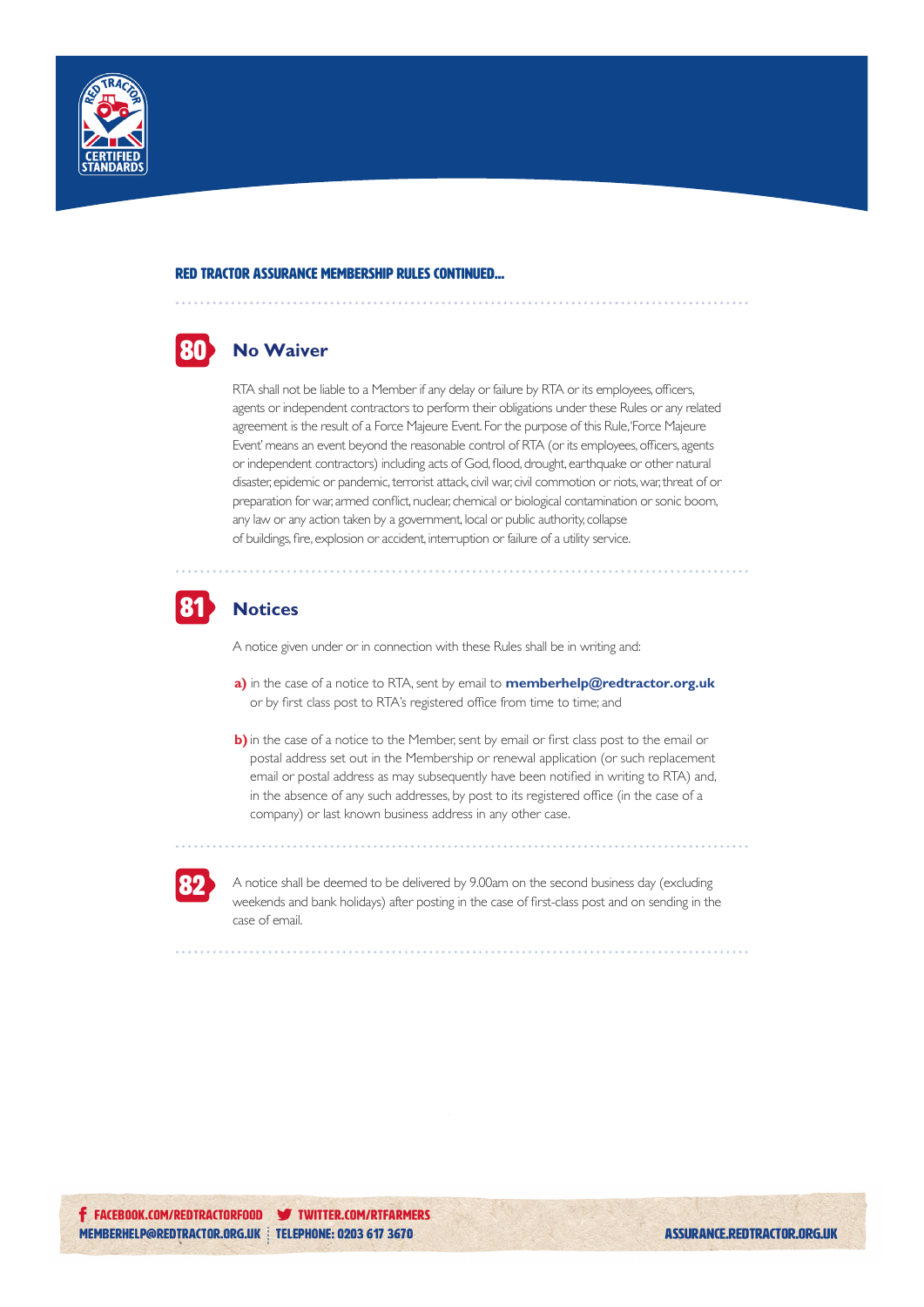

## 83

#### **Complaints and Appeal Procedure**

If you wish to raise a formal complaint (such as a formal expression of dissatisfaction about RTA's personnel, services, decisions, contractors or the services of your Certification Body), you should supply details of the complaint and evidence supporting it in accordance with RTA's complaints procedure, a copy of which will be provided upon request (provided that where your complaint relates to an RTA decision or to the outcome of any appeal to your Certification Body your complaint must be sent to RTA within 14 days after the date of the RTA decision or (as the case may be) within 14 days after you have been notified of the outcome of the appeal to your Certification Body).



If you are not satisfied with the way your application, Assessment or any certification decision has been conducted, you may lodge an appeal in writing with your Certification Body within such period as your Certification Body may stipulate from time to time. All such appeals will be investigated and dealt with in accordance with the Certification Body's appeal procedure or, if so directed, RTA's appeal procedure. Copies of the relevant appeal procedure will be provided by your Certification Body (or RTA as appropriate) upon request.

85

Decisions taken by RTA to terminate your membership at any time are subject to a right to appeal in accordance with RTA's appeal procedure (which requires you to appeal within 14 days after the date of the RTA decision). Copies of the RTA appeal procedure will be provided by RTA upon request.



#### **Entire Agreement, Third Party Rights and Governing Law**

These Rules and the documents specifically referred to in these Rules as being available via the RTA Website (including the Standards) represent the entire understanding between you and RTA in relation to your Membership. You acknowledge that you have not relied upon any statement from RTA (written or oral) which is not contained in these Rules (or such documents) in applying to be a Member or renewing your Membership.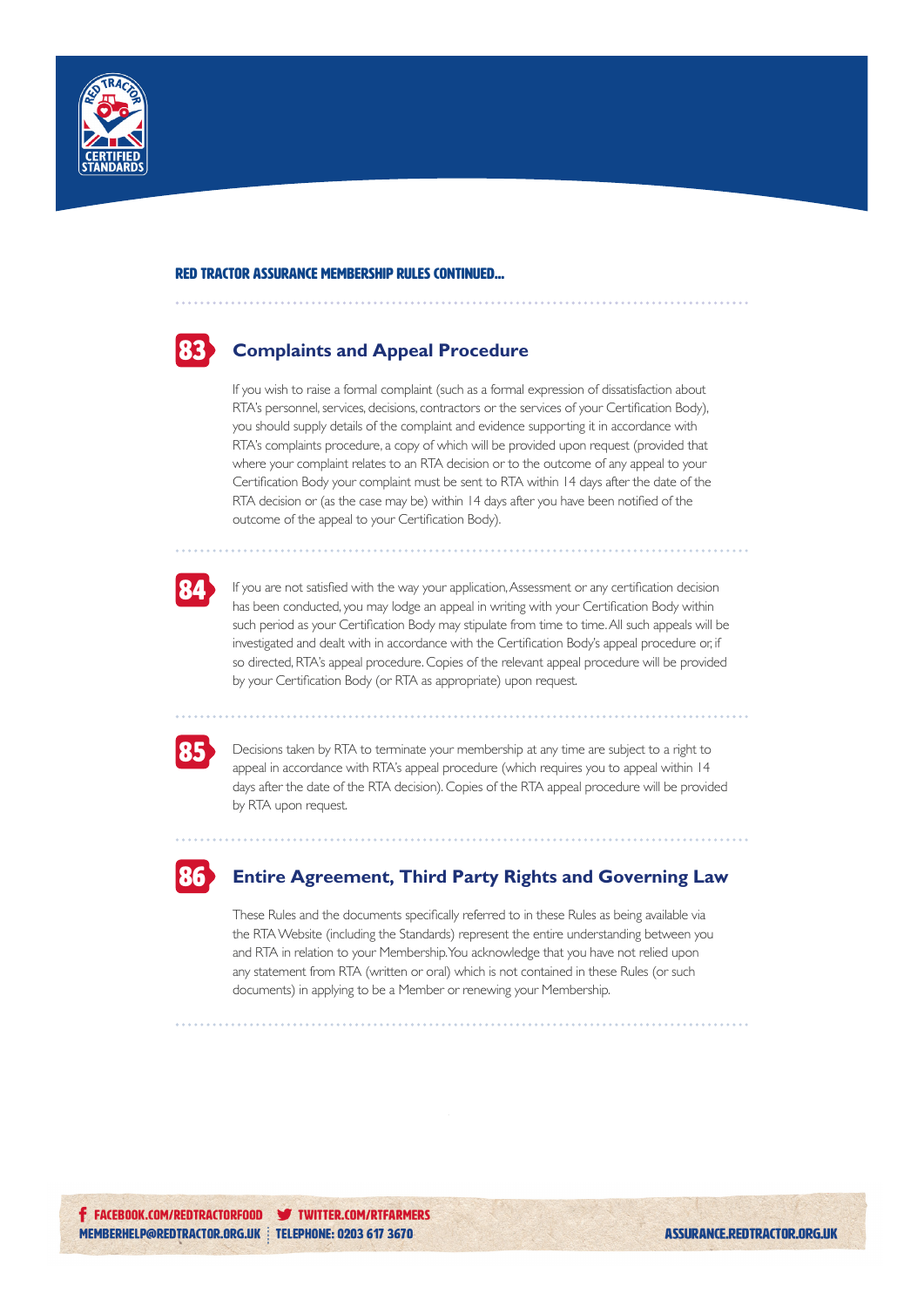



Subject to the rights of the bodies, agencies and third parties referred to in Rule 62 and to the rights of Certification Bodies as referred to in Rule 88, these Rules are not intended to benefit, or be enforceable by, anyone other than RTA and each Member.



Where a Certification Body is referred to in these Rules, the relevant Certification Body shall be able to enforce the rights expressly or impliedly ascribed to it to the fullest extent permitted by law. Furthermore, any successor to RTA (or any transferee of the business of RTA or of RTA's rights under and in relation to the Scheme) shall be entitled to enforce RTA's rights under these Rules and any successor to your Certification Body (or any transferee of the business of your Certification Body) shall be entitled to enforce your Certification Body's rights under these Rules.



These Rules and any disputes or claims arising out of or in connection with their subject matter or formation are governed by and shall be construed in accordance with English law. The courts of England have exclusive jurisdiction to settle any dispute or claim that arises out of or in connection with these Rules or their subject matter or formation.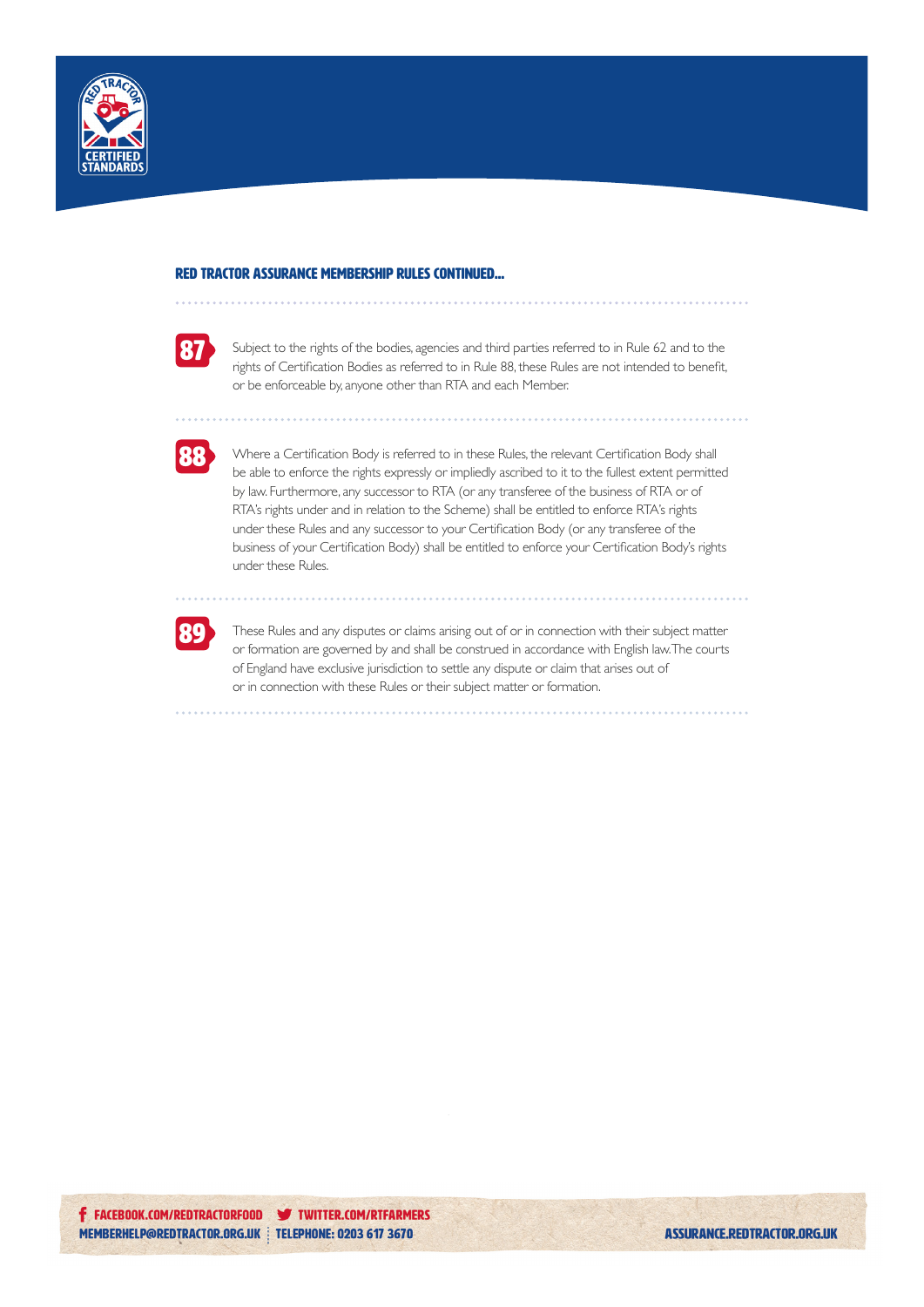

# red tractor farm standards







**DAIRY** 









**COMBINABLE** crops & sugar beet



POULTRY: CHICKEN, TURKEY, DUCKS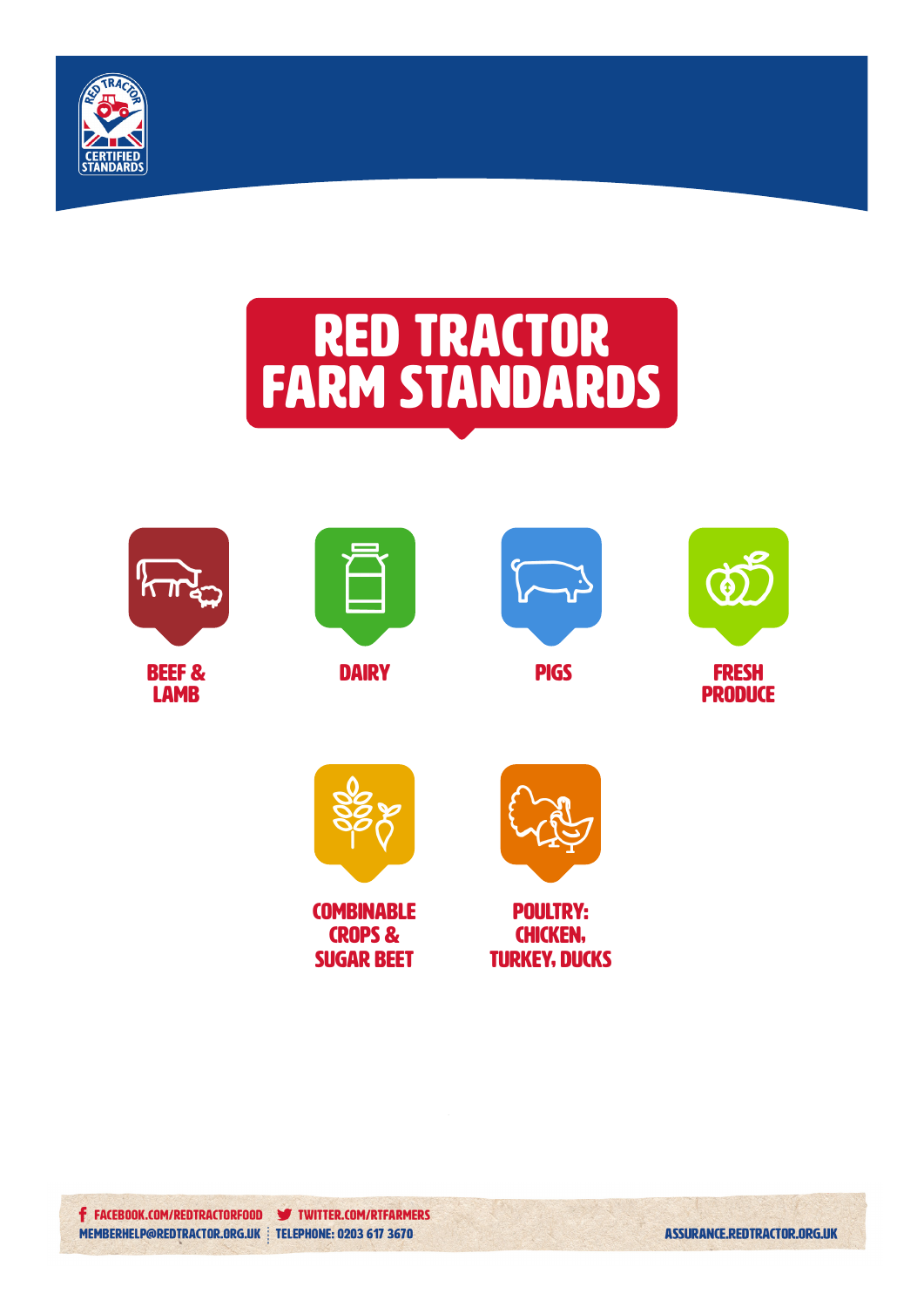

## RED TRACTOR FOOD SUPPLY CHAIN STANDARDS